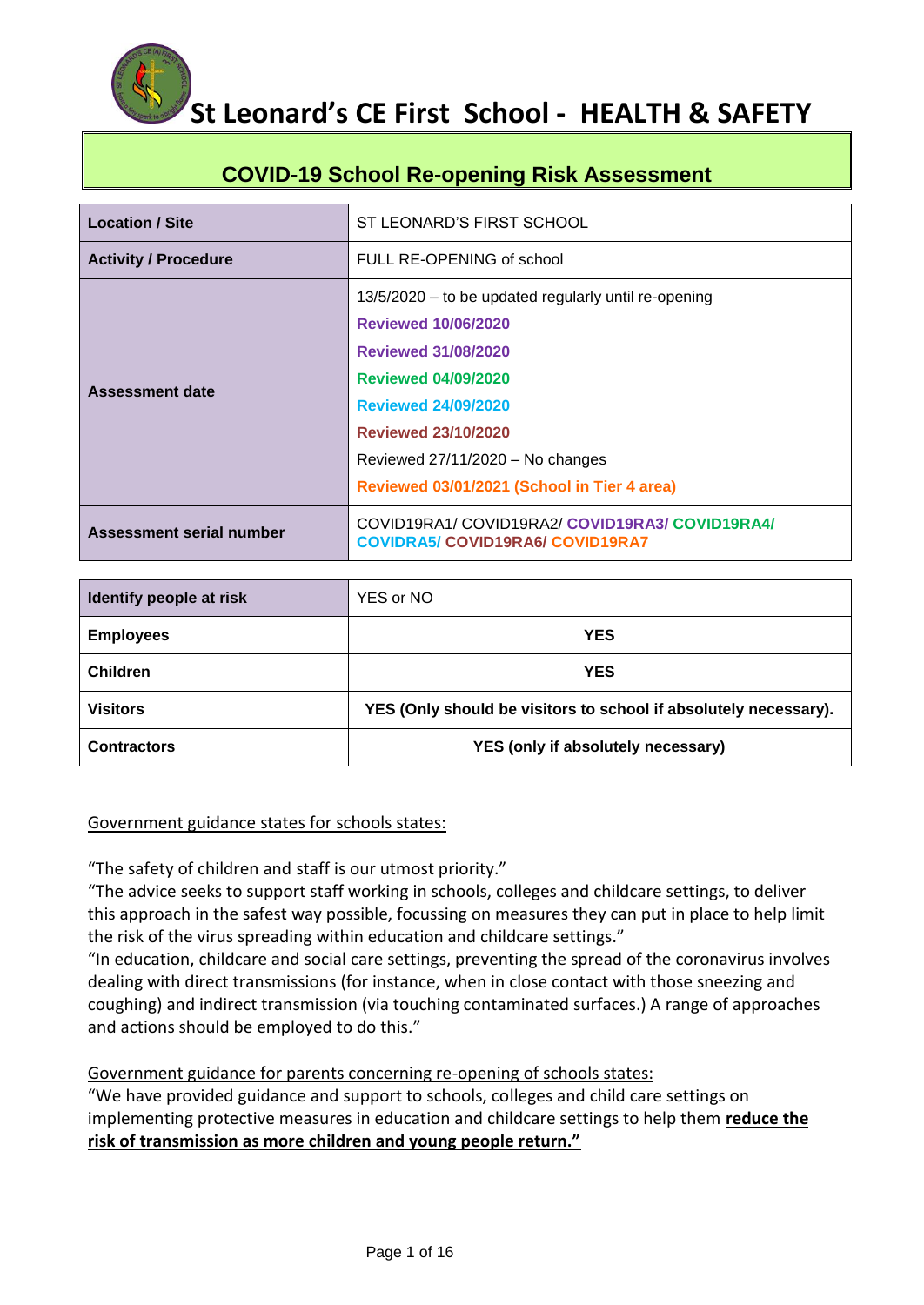

"Whilst such changes are likely to look different in each setting, as they will depend upon individual circumstances, they are all designed to minimise risks to children, staff and their families.

Schools and colleges continue to be best placed to make decisions about how to support and educate their pupils during this period. This will include: Consideration of the pupils' mental health and well-being.

Red texts are control measures from Government Guidance – Coronavirus (COVID-19); implementing protective measures in education and childcare settings - published  $11<sup>th</sup>$  May 2020 These have been reviewed against Guidance for the full opening of schools published 28<sup>th</sup> August 2020 and the revised guidance  $31<sup>st</sup>$  December 2020.

| <b>Identify hazard</b>                                                                                                                                                                                                                                                                                                                                                           |                                                                                                                                                                                                                                                                                                                                                                                                                                                                                                                                                                                                     |  |            |                                                                                                                                                                                                                                                                                    |  |
|----------------------------------------------------------------------------------------------------------------------------------------------------------------------------------------------------------------------------------------------------------------------------------------------------------------------------------------------------------------------------------|-----------------------------------------------------------------------------------------------------------------------------------------------------------------------------------------------------------------------------------------------------------------------------------------------------------------------------------------------------------------------------------------------------------------------------------------------------------------------------------------------------------------------------------------------------------------------------------------------------|--|------------|------------------------------------------------------------------------------------------------------------------------------------------------------------------------------------------------------------------------------------------------------------------------------------|--|
|                                                                                                                                                                                                                                                                                                                                                                                  | Lack of social distancing in the classroom resulting in direct transmission of the virus                                                                                                                                                                                                                                                                                                                                                                                                                                                                                                            |  |            |                                                                                                                                                                                                                                                                                    |  |
| <b>Existing level of risk</b>                                                                                                                                                                                                                                                                                                                                                    |                                                                                                                                                                                                                                                                                                                                                                                                                                                                                                                                                                                                     |  |            |                                                                                                                                                                                                                                                                                    |  |
| <b>HIGH</b>                                                                                                                                                                                                                                                                                                                                                                      | <b>MEDIUM</b>                                                                                                                                                                                                                                                                                                                                                                                                                                                                                                                                                                                       |  | <b>LOW</b> | <b>NEGLIGIBLE</b>                                                                                                                                                                                                                                                                  |  |
| <b>Control measures</b>                                                                                                                                                                                                                                                                                                                                                          |                                                                                                                                                                                                                                                                                                                                                                                                                                                                                                                                                                                                     |  |            |                                                                                                                                                                                                                                                                                    |  |
| possible.                                                                                                                                                                                                                                                                                                                                                                        |                                                                                                                                                                                                                                                                                                                                                                                                                                                                                                                                                                                                     |  |            | 6 – Minimise contact between individuals and implement social distancing where                                                                                                                                                                                                     |  |
| 2.<br>3.<br>4.<br>5.<br>6.<br>8.<br>touching etc)                                                                                                                                                                                                                                                                                                                                | 1. Two school 'bubbles' to be implemented (EYFS and Y1-4).<br>Bubbles to have separate lunchtime sittings and playtimes.<br>lunchtime but individual facing forward tables and ventilation.<br>Y1-4 to be allocated their own classroom desk facing forward.<br>Remove excess furniture to increase space if space to do so.<br>7. Children move away from their desks with teacher permission only.<br>Social distancing golden rules created for and with the children -<br>(Include instructions how to line up, use of toilet, moving around the classroom, no<br>lots of praise for adherence. |  |            | 2 bubbles now operating as one to support pupil well-being and staffing available. Same<br>Staff strongly advised to wear visors/ masks when teaching until infection rates decrease.<br>9. Rules re-visited and modelled many times a day and linked to school behaviour system - |  |
| 10. Children spoken to about the importance of social distancing if they cannot adhere to rules.<br>11. Timetable altered to meet requirements and minimise movement around the school.<br>12. Lessons planned for individual work.<br>13. Pairings and group work to be carried out after being risk assessed with member of staff<br>wearing a visor or using a sneeze screen. |                                                                                                                                                                                                                                                                                                                                                                                                                                                                                                                                                                                                     |  |            |                                                                                                                                                                                                                                                                                    |  |
| teachers.                                                                                                                                                                                                                                                                                                                                                                        | 14. Feedback - using large whiteboard and interactive whiteboard not close interaction.<br>15. Teachers area at the front of the classroom to be respected by the children.                                                                                                                                                                                                                                                                                                                                                                                                                         |  |            | 16. Consistent teacher/ teaching assistant where possible. Separate risk assessment for visiting<br>17. Children stay in the classroom or outdoors for majority of the day and not mix with other                                                                                  |  |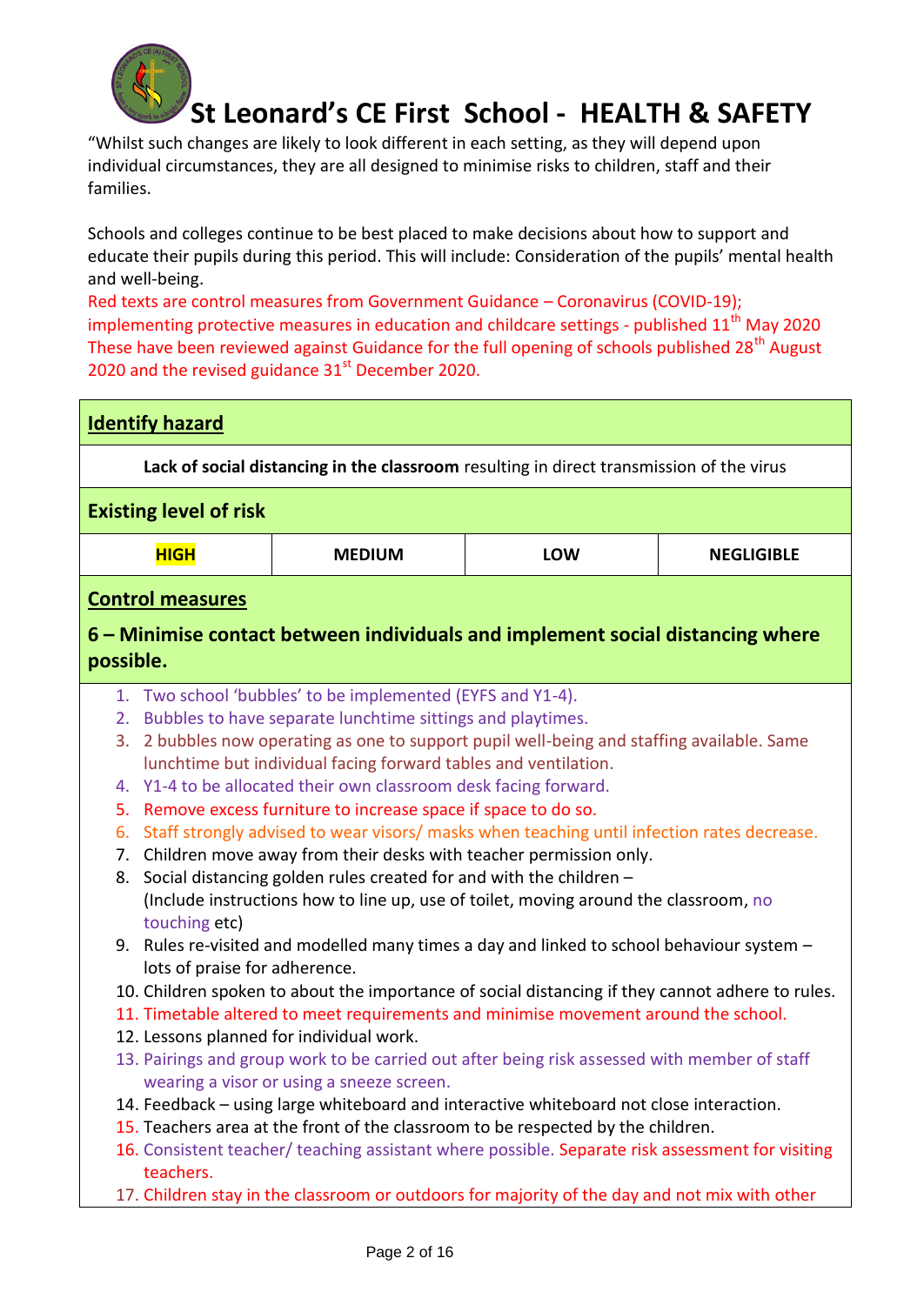

bubble groups (children mix only outdoors and in a large space with adequate ventilation).

- 18. Y1-4 Bags and lunchboxes kept under children's tables. (No bags, water bottles or lunch bags to be bought into school, children asked where possible to have school lunches.)
- 19. Coats to be hung on allocated pegs to avoid tripping hazards in Y1-4.
- 20. EYFS to be allocated a tub to put their belongings inside. (EYFS now have allocated large trays in drawer unit).
- 21. All pupils asked to bring water bottles into school for personal use. Only staff will fill these up. Pupils will now have cups for water washed daily in dishwasher. Water poured by adults only.

| <b>Remaining level of risk</b> | Consider level of risk following use of control measures                                                                                              |  |                        |                   |
|--------------------------------|-------------------------------------------------------------------------------------------------------------------------------------------------------|--|------------------------|-------------------|
| <b>HIGH</b>                    | <b>MEDIUM</b><br><b>Now considered</b><br><b>Medium 10/6/20</b><br><b>Considered Medium</b><br>due to Tier 4 rising<br>rates of infection<br>03/01/21 |  | <b>LOW</b><br>31/08/20 | <b>NEGLIGIBLE</b> |

| <b>Identify hazard</b>                                                                                                                                                                                                                                                                                                                                                                                                                                                                                                                                                                                                                                                                                                |                                    |                  |                   |  |  |
|-----------------------------------------------------------------------------------------------------------------------------------------------------------------------------------------------------------------------------------------------------------------------------------------------------------------------------------------------------------------------------------------------------------------------------------------------------------------------------------------------------------------------------------------------------------------------------------------------------------------------------------------------------------------------------------------------------------------------|------------------------------------|------------------|-------------------|--|--|
| Lack of social distancing using toilets and poor hygiene resulting in direct and indirect<br>transmission of the virus                                                                                                                                                                                                                                                                                                                                                                                                                                                                                                                                                                                                |                                    |                  |                   |  |  |
| <b>Existing level of risk</b>                                                                                                                                                                                                                                                                                                                                                                                                                                                                                                                                                                                                                                                                                         |                                    |                  |                   |  |  |
| <b>HIGH</b>                                                                                                                                                                                                                                                                                                                                                                                                                                                                                                                                                                                                                                                                                                           | <b>MEDIUM</b>                      | <b>LOW</b>       | <b>NEGLIGIBLE</b> |  |  |
| <b>Control measures</b>                                                                                                                                                                                                                                                                                                                                                                                                                                                                                                                                                                                                                                                                                               |                                    |                  |                   |  |  |
| 5 – Enhanced cleaning Regime                                                                                                                                                                                                                                                                                                                                                                                                                                                                                                                                                                                                                                                                                          |                                    |                  |                   |  |  |
| Allocated toilets for different groups of children (only one child at a time).<br>$\mathbf{1}$ .<br>Supervision to toilet until children used to the rules.<br>2.<br>Hand gel used after toilet use and on return to the classroom or hall as well as washing hands<br>3.<br>Extra Signs in toilet re washing hands<br>4.<br>Wedges for the toilet external toilet doors if not fire doors.<br>5.<br>Extra soap ordered to ensure we do not run out<br>6.<br>Hand washing lessons/reminders.<br>7 <sub>1</sub><br>8. Toilets to be cleaned throughout the day on a staff rota basis.<br>9.<br>In EYFS children queuing to go to the toilet do so at the classroom door, leaving the wet area clear<br>for distancing. |                                    |                  |                   |  |  |
| <b>Remaining level of risk</b><br>Consider level of risk following use of control measures                                                                                                                                                                                                                                                                                                                                                                                                                                                                                                                                                                                                                            |                                    |                  |                   |  |  |
| <b>HIGH</b>                                                                                                                                                                                                                                                                                                                                                                                                                                                                                                                                                                                                                                                                                                           | <b>MEDIUM-10/06/20</b><br>03/01/21 | $LOW - 31/08/20$ | <b>NEGLIGIBLE</b> |  |  |

### **Identify hazard**

**Lack of social distancing waiting to enter and exit school** resulting in direct transmission of the virus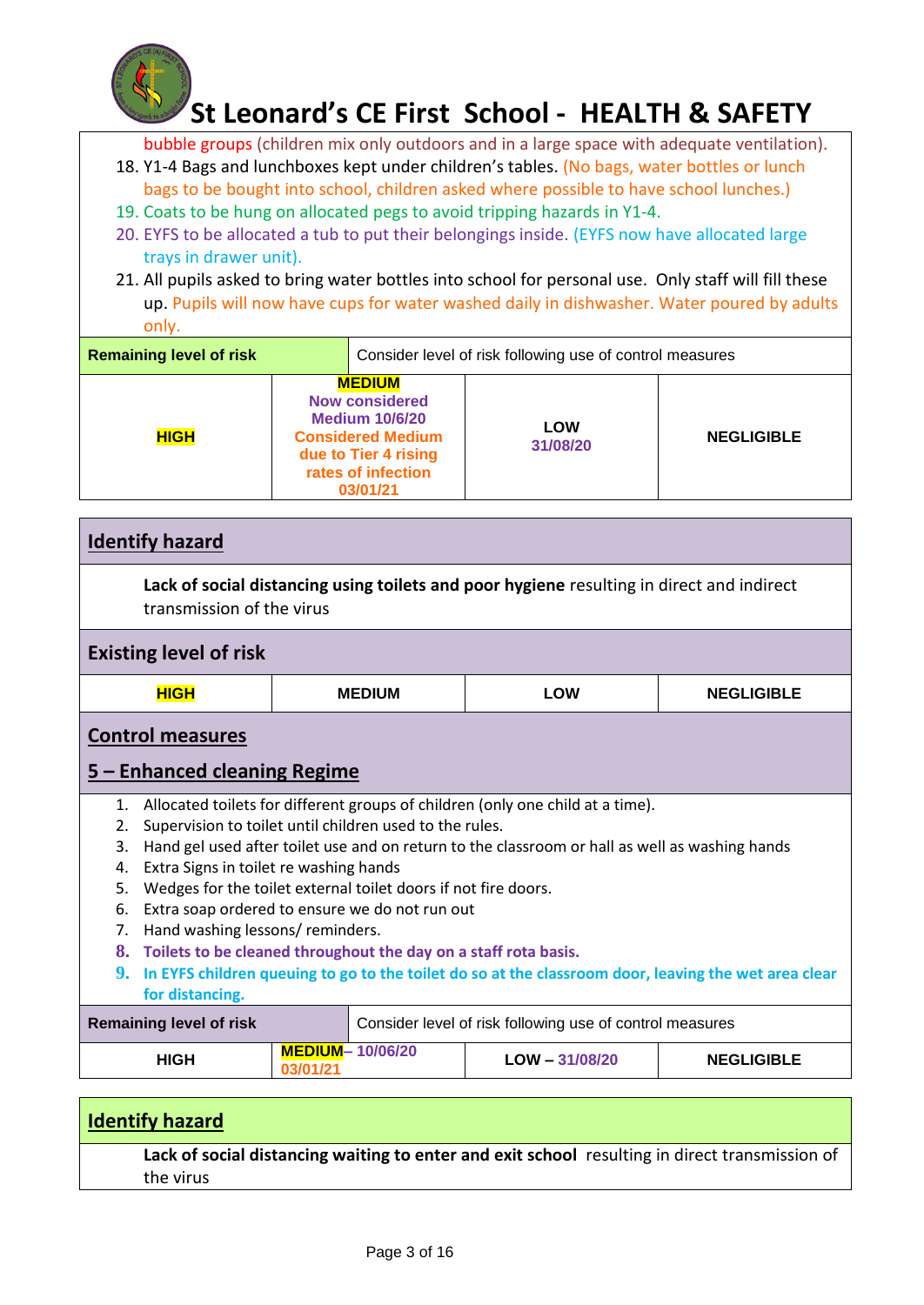| <b>Existing level of risk</b>                                                                               |                                                                          |                                                                                                       |                   |  |  |  |
|-------------------------------------------------------------------------------------------------------------|--------------------------------------------------------------------------|-------------------------------------------------------------------------------------------------------|-------------------|--|--|--|
| <b>HIGH</b>                                                                                                 | <b>MEDIUM</b>                                                            | LOW                                                                                                   | <b>NEGLIGIBLE</b> |  |  |  |
| <b>Control measures</b>                                                                                     |                                                                          |                                                                                                       |                   |  |  |  |
| 6 – Minimise contact with individuals.                                                                      |                                                                          |                                                                                                       |                   |  |  |  |
|                                                                                                             |                                                                          | 1. Markers outside the classroom on the playground for the children and parents to wait - more than 2 |                   |  |  |  |
|                                                                                                             | metres apart as more than one person (main entrance only for staff).     |                                                                                                       |                   |  |  |  |
| 2.<br>congestion)                                                                                           |                                                                          | Staggered drop off and pick uptimes for different year groups and families. (Times adapted to ease    |                   |  |  |  |
|                                                                                                             | 3. EYFS bubble to use the entrance on the right hand side of school.     |                                                                                                       |                   |  |  |  |
|                                                                                                             |                                                                          | 4. All children to use one entrance to ensure that least members of staff have contact with parents.  |                   |  |  |  |
|                                                                                                             |                                                                          | 5. Face coverings (adults) requested when in school when dropping off and picking up.                 |                   |  |  |  |
|                                                                                                             |                                                                          | 6. Instructions shared re social distancing between families in the morning with parents and children |                   |  |  |  |
| 7.<br>displaying COVID-19 symptoms                                                                          |                                                                          | Signage for parents and children displayed outside the classroom. No one to enter school who is       |                   |  |  |  |
|                                                                                                             | 8. Children accompanied to school by one adult.                          |                                                                                                       |                   |  |  |  |
|                                                                                                             | 9. Member of staff to be on duty to supervise - measures to be enforced. |                                                                                                       |                   |  |  |  |
|                                                                                                             | 10. One way system up to and out of the school.                          |                                                                                                       |                   |  |  |  |
|                                                                                                             | 11. Parents to be told when to approach the front door of the school.    |                                                                                                       |                   |  |  |  |
|                                                                                                             | school premises, children dropped off at gate with staff supervision.    | 12. Parents to drop children off from a further point away indicated with signage. No parents onto    |                   |  |  |  |
| 13. Parents to hold hands of children.                                                                      |                                                                          |                                                                                                       |                   |  |  |  |
|                                                                                                             | 14. Parents to use the office to communicate with staff.                 |                                                                                                       |                   |  |  |  |
| day.                                                                                                        |                                                                          | 15. Accident forms to be scanned to parents to inform them what has happened during the school        |                   |  |  |  |
| 16. Exit through main gate to be re-introduced to ease congestion at the smaller gate. No longer<br>needed. |                                                                          |                                                                                                       |                   |  |  |  |
| 17. Temperatures of pupils to be taken inside the school to speed up drop off and ease congestion.          |                                                                          |                                                                                                       |                   |  |  |  |
| <b>Remaining level of risk</b>                                                                              |                                                                          | Consider level of risk following use of control measures                                              |                   |  |  |  |
|                                                                                                             |                                                                          | <b>LOW</b> 10/06/20                                                                                   |                   |  |  |  |
| <b>HIGH</b>                                                                                                 | <b>MEDIUM</b>                                                            | 31/08/20                                                                                              | <b>NEGLIGIBLE</b> |  |  |  |
|                                                                                                             |                                                                          | 03/01/21                                                                                              |                   |  |  |  |
|                                                                                                             |                                                                          |                                                                                                       |                   |  |  |  |

| <b>Identify hazard</b>                                                                                                                                                                   |               |     |                   |  |  |
|------------------------------------------------------------------------------------------------------------------------------------------------------------------------------------------|---------------|-----|-------------------|--|--|
| Lack of social distancing during playtimes and lunchtimes resulting in direct transmission of<br>the virus                                                                               |               |     |                   |  |  |
| <b>Existing level of risk</b>                                                                                                                                                            |               |     |                   |  |  |
| <b>HIGH</b>                                                                                                                                                                              | <b>MEDIUM</b> | LOW | <b>NEGLIGIBLE</b> |  |  |
| <b>Control measures</b><br>6-minimise contact with individuals                                                                                                                           |               |     |                   |  |  |
| Allocated play areas for each bubble group. (no longer needed due to one school bubble).<br>1.<br>Tubs of playtime equipment for each bubble group, cleaned at the end of each week. One |               |     |                   |  |  |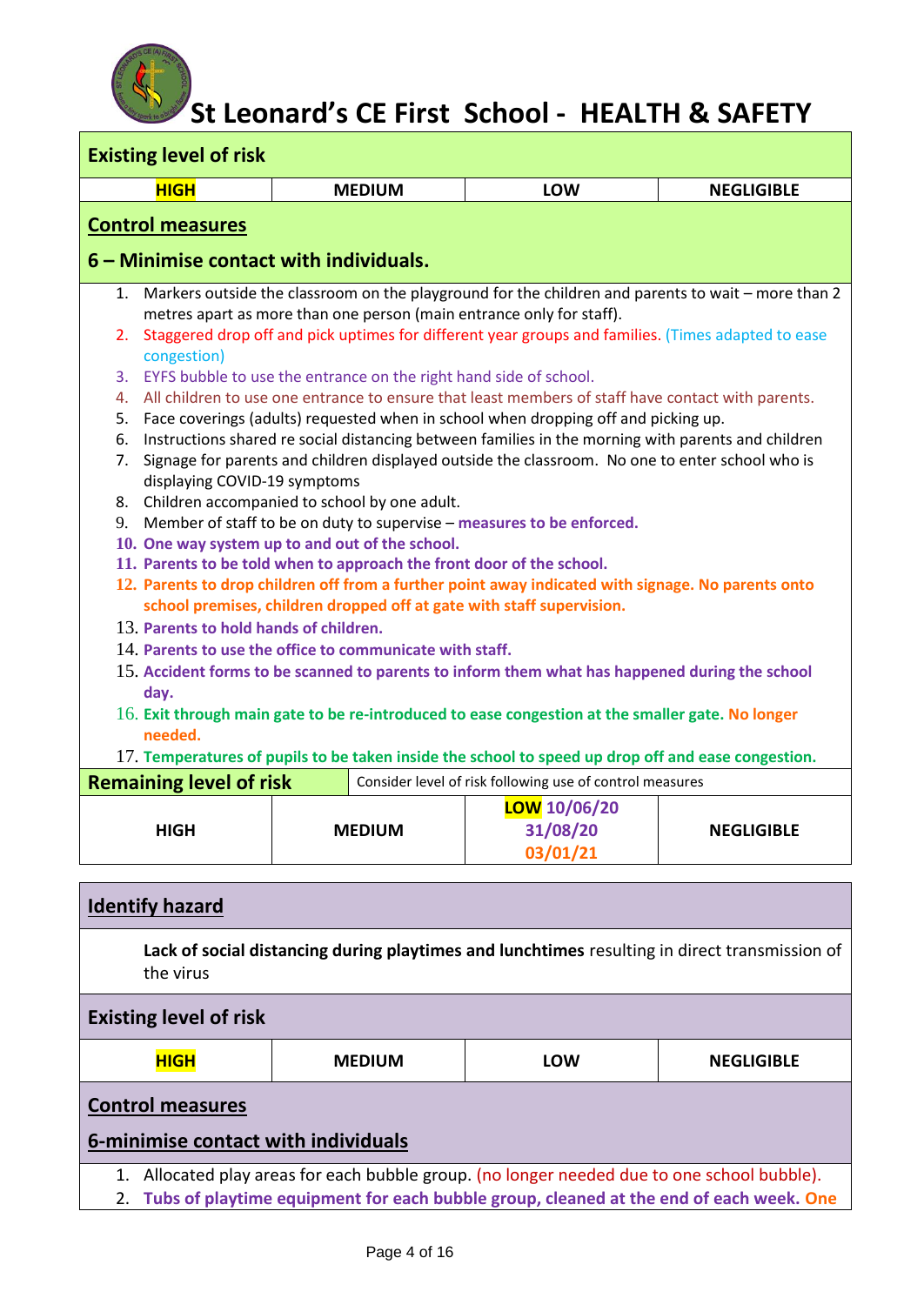

### **tub cleaned each day.**

- 3. Allocated areas 2m areas marked out in the playground area to support distancing.
- 4. One side of lunchtime tables to be used to allow children to face forwards.
- 5. Staff supervision throughout actively encouraging and insisting on social distancing as 'no touching'.
- 6. Children needing first aid to be accompanied into school by another child.
- **7. Social distance games to be led by teachers at breaktimes.**
- **8. Staff on duty to use their own knife and fork if needed to cut up children's food.**
- **9. Meals to be dished out to the children. Children stay in their seats.**
- **10. Seating plan for lunches enables EYFS to be on different tables to Y1-4 and to be separated should there be any slower eaters still in the hall from the first group. (1 group now sitting at different tables).**

| <b>Remaining level of risk</b> |               | Consider level of risk following use of control measures |                   |
|--------------------------------|---------------|----------------------------------------------------------|-------------------|
| <b>HIGH</b>                    | <b>MEDIUM</b> | $LOW - 10/06/20$<br>31/08/20<br>03/01/21                 | <b>NEGLIGIBLE</b> |

|                                                                                                                                                                                                                                                                                                                                                                                                                                                                                                                                                                                                                                                                                        | <b>Identify hazard</b>        |  |                     |                                                                                           |                   |  |
|----------------------------------------------------------------------------------------------------------------------------------------------------------------------------------------------------------------------------------------------------------------------------------------------------------------------------------------------------------------------------------------------------------------------------------------------------------------------------------------------------------------------------------------------------------------------------------------------------------------------------------------------------------------------------------------|-------------------------------|--|---------------------|-------------------------------------------------------------------------------------------|-------------------|--|
|                                                                                                                                                                                                                                                                                                                                                                                                                                                                                                                                                                                                                                                                                        |                               |  |                     | Lack of social distancing when eating lunch resulting in direct transmission of the virus |                   |  |
|                                                                                                                                                                                                                                                                                                                                                                                                                                                                                                                                                                                                                                                                                        | <b>Existing level of risk</b> |  |                     |                                                                                           |                   |  |
|                                                                                                                                                                                                                                                                                                                                                                                                                                                                                                                                                                                                                                                                                        | <b>HIGH</b>                   |  | <b>MEDIUM</b>       | <b>LOW</b>                                                                                | <b>NEGLIGIBLE</b> |  |
|                                                                                                                                                                                                                                                                                                                                                                                                                                                                                                                                                                                                                                                                                        | <b>Control measures</b>       |  |                     |                                                                                           |                   |  |
| 1. Children to be supervised washing hands thoroughly before eating.<br>Hand sanitiser to be used in addition to hand washing.<br>2.<br>Bubble groups to eat at different times with cleaning in between. (one bubble group eating<br>3.<br>on separate tables, facing forward.)<br>4. Children to sit on one side of the lunchtime tables facing forwards.<br>5. Home packed lunches can be bought in usual lunchboxes no adult or other children to<br>touch. No lunchboxes to be bought, carrier bags only. School lunches encouraged.<br>6. Meals brought to children's seats in the hall to decrease movement.<br>7. All lunchtime staff to be trained in full school procedures. |                               |  |                     |                                                                                           |                   |  |
| <b>Remaining level of risk</b><br>Consider level of risk following use of control measures                                                                                                                                                                                                                                                                                                                                                                                                                                                                                                                                                                                             |                               |  |                     |                                                                                           |                   |  |
|                                                                                                                                                                                                                                                                                                                                                                                                                                                                                                                                                                                                                                                                                        | <b>HIGH</b>                   |  | $MEDIUM - 10/06/20$ | $LOW - 31/08/20$<br>03/01/21                                                              | <b>NEGLIGIBLE</b> |  |

| <b>Identify hazard</b>                                                                   |
|------------------------------------------------------------------------------------------|
| Lack of social distancing in the corridors resulting in direct transmission of the virus |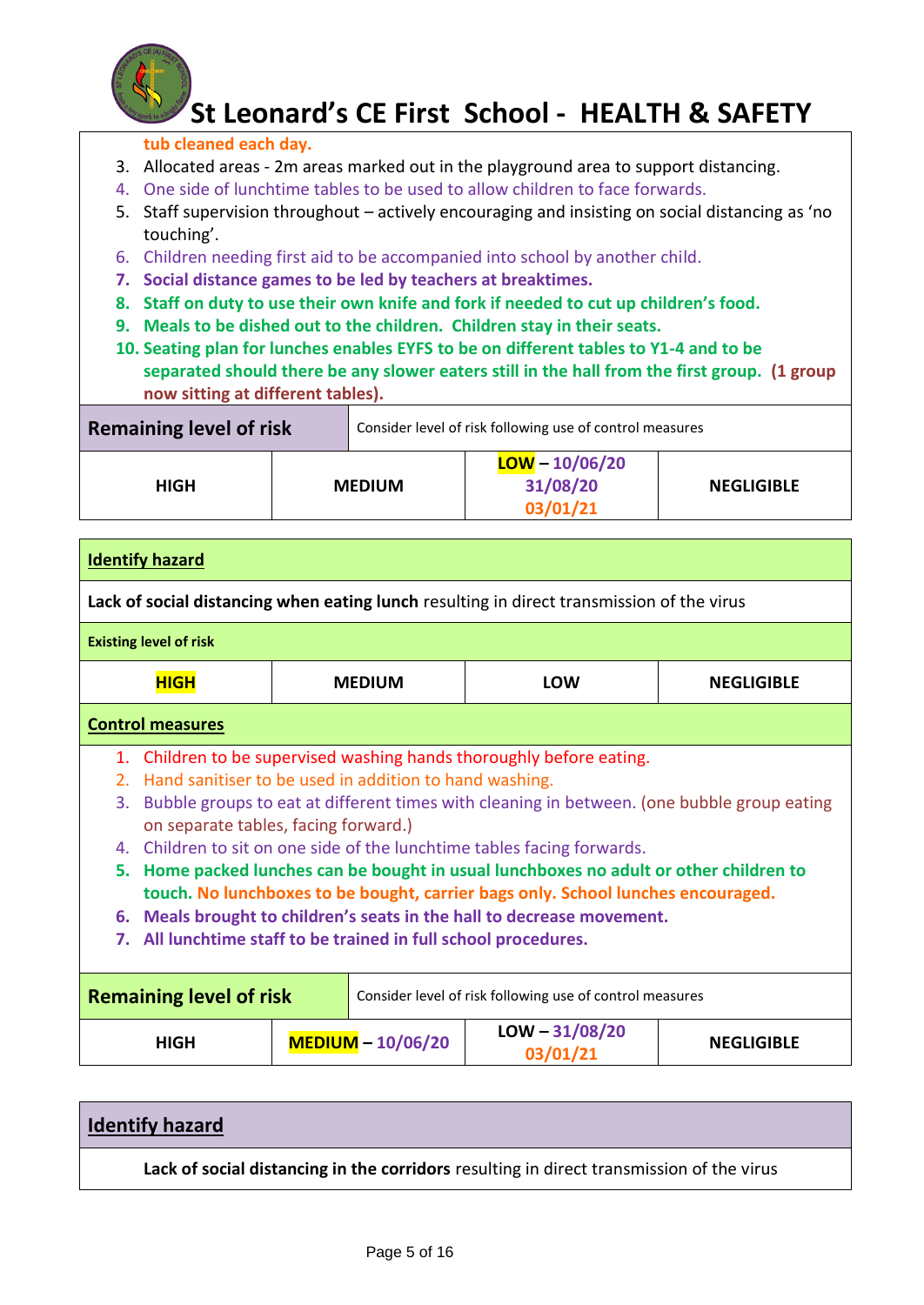| <b>Existing level of risk</b>                       |                                                                       |                                                                                                                                                                                                                                                                                                                                                                                                                                            |                   |  |  |  |
|-----------------------------------------------------|-----------------------------------------------------------------------|--------------------------------------------------------------------------------------------------------------------------------------------------------------------------------------------------------------------------------------------------------------------------------------------------------------------------------------------------------------------------------------------------------------------------------------------|-------------------|--|--|--|
| <b>HIGH</b>                                         | <b>MEDIUM</b>                                                         | LOW                                                                                                                                                                                                                                                                                                                                                                                                                                        | <b>NEGLIGIBLE</b> |  |  |  |
| <b>Control measures</b>                             |                                                                       |                                                                                                                                                                                                                                                                                                                                                                                                                                            |                   |  |  |  |
|                                                     | 6 – Minimise contact between individuals                              |                                                                                                                                                                                                                                                                                                                                                                                                                                            |                   |  |  |  |
| 2. One child going to toilet at one time<br>staff). | 7. When moving class around the school insist distance is maintained. | 1. Children staying in their classroom and accessing outside from classroom door<br>3. Messages to office via walkie-talkies (office manager to allocate these in the morning to<br>4. Staff use empty classrooms and alcoves to maximise the distance between each other<br>5. Use and mark a one way system around the school using walkway and outside.<br>6. Agree instructions with children concerning going and returning to toilet |                   |  |  |  |

| <b>Remaining level of risk</b> |  | Consider level of risk following use of control measures |                              |                   |
|--------------------------------|--|----------------------------------------------------------|------------------------------|-------------------|
| HIGH                           |  | MEDIUM - 10/06/20                                        | $LOW - 31/08/20$<br>03/01/21 | <b>NEGLIGIBLE</b> |

| <b>Identify hazard</b>                                                                                                                                                                                                                                              |                     |                                                                                                                                                                                                                                                                                                                                                                                                                                                                                                                                                                                                                                                                                                                                                                                                                                                                                                            |                   |
|---------------------------------------------------------------------------------------------------------------------------------------------------------------------------------------------------------------------------------------------------------------------|---------------------|------------------------------------------------------------------------------------------------------------------------------------------------------------------------------------------------------------------------------------------------------------------------------------------------------------------------------------------------------------------------------------------------------------------------------------------------------------------------------------------------------------------------------------------------------------------------------------------------------------------------------------------------------------------------------------------------------------------------------------------------------------------------------------------------------------------------------------------------------------------------------------------------------------|-------------------|
|                                                                                                                                                                                                                                                                     |                     | Contact of shared resources resulting in indirect transmission of the virus                                                                                                                                                                                                                                                                                                                                                                                                                                                                                                                                                                                                                                                                                                                                                                                                                                |                   |
| <b>Existing level of risk</b>                                                                                                                                                                                                                                       |                     |                                                                                                                                                                                                                                                                                                                                                                                                                                                                                                                                                                                                                                                                                                                                                                                                                                                                                                            |                   |
| <b>HIGH</b>                                                                                                                                                                                                                                                         | <b>MEDIUM</b>       | <b>LOW</b>                                                                                                                                                                                                                                                                                                                                                                                                                                                                                                                                                                                                                                                                                                                                                                                                                                                                                                 | <b>NEGLIGIBLE</b> |
| <b>Control measures</b>                                                                                                                                                                                                                                             |                     |                                                                                                                                                                                                                                                                                                                                                                                                                                                                                                                                                                                                                                                                                                                                                                                                                                                                                                            |                   |
| 3 – Regular hand washing                                                                                                                                                                                                                                            |                     |                                                                                                                                                                                                                                                                                                                                                                                                                                                                                                                                                                                                                                                                                                                                                                                                                                                                                                            |                   |
| 5 - Enhanced cleaning regime                                                                                                                                                                                                                                        |                     |                                                                                                                                                                                                                                                                                                                                                                                                                                                                                                                                                                                                                                                                                                                                                                                                                                                                                                            |                   |
| 1.<br>Tubs of resources for individuals if needed - maths cubes etc<br>2.<br>3.<br>4.<br>5.<br>6.<br>Plastic packets (zippy) bags used for individual resources<br>7.<br>8.<br>9.<br>home or bought into school. No bags allowed.<br><b>Remaining level of risk</b> |                     | Children to be given packs of stationary labelled with their name on.<br>Resources washed in Milton each night and left to dry if not same person using them the next day<br>Tables, door handles and other surfaces cleaned with Milton every night and throughout the day.<br>Lessons planned where possible so resources are individual and not shared - or on white board<br>Resources on tables ready for lesson and not distributed within the lesson<br>Children encouraged to wash hands / use hand gel before lessons and after each lesson<br>Minimal items taken to and from home by children. School bags can be used. No items to be taken<br>10. Reading books and diaries can be used. Staff to wash their hands before and after touching.<br>Children to have home reading books and school reading books which are separate.<br>Consider level of risk following use of control measures |                   |
| <b>HIGH</b>                                                                                                                                                                                                                                                         | $MEDIUM - 10/06/20$ | $LOW - 31/08/20$                                                                                                                                                                                                                                                                                                                                                                                                                                                                                                                                                                                                                                                                                                                                                                                                                                                                                           | <b>NEGLIGIBLE</b> |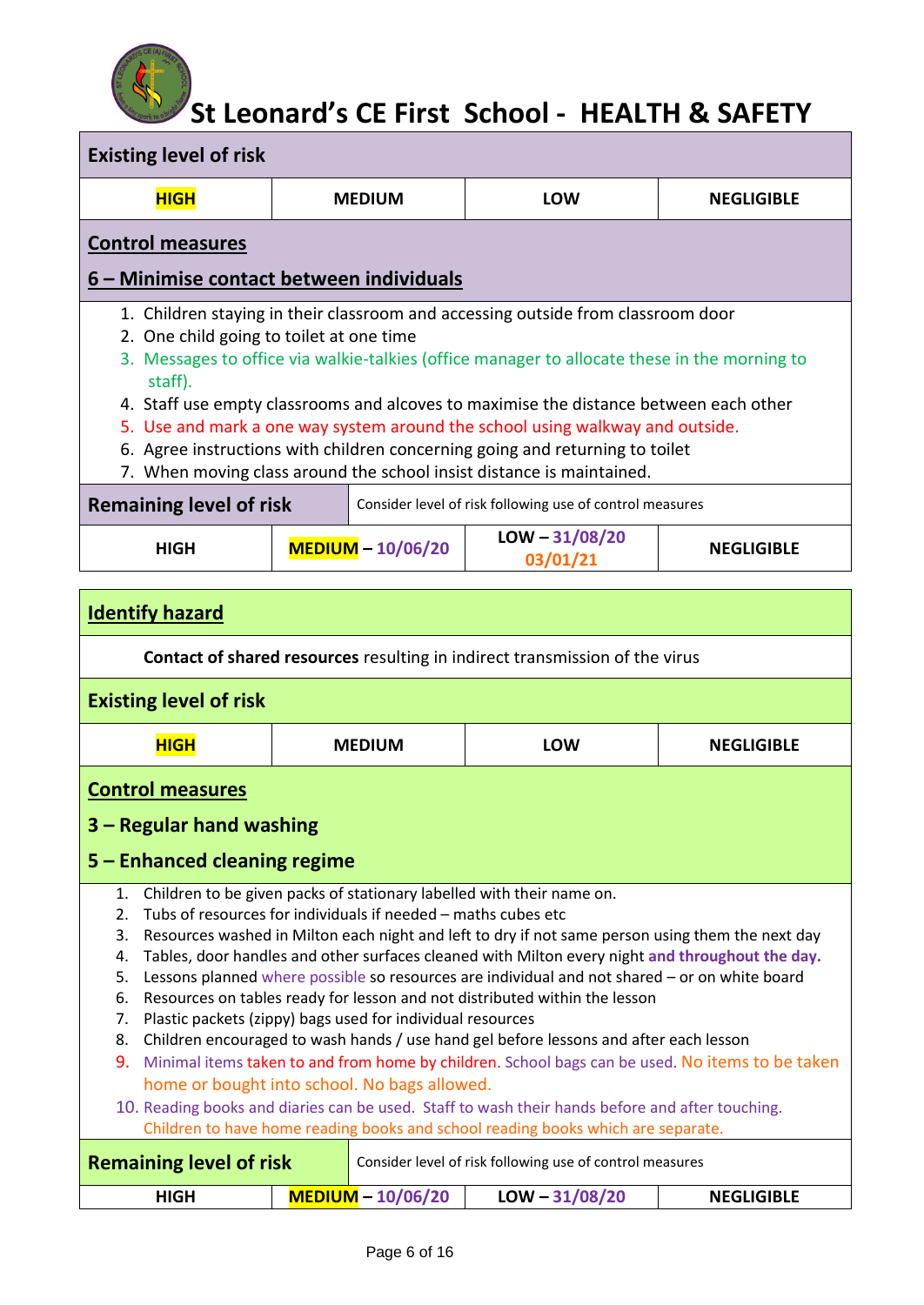

**03/01/21**

| <b>Identify hazard</b>                                                                                |                                                                                                                                                                                                                                                                                                                                                                                                                                                                                                                                                                                                                                                                                                                                                                                                                                                                                                                                                                                                                                                                            |                                 |                                                          |                   |  |
|-------------------------------------------------------------------------------------------------------|----------------------------------------------------------------------------------------------------------------------------------------------------------------------------------------------------------------------------------------------------------------------------------------------------------------------------------------------------------------------------------------------------------------------------------------------------------------------------------------------------------------------------------------------------------------------------------------------------------------------------------------------------------------------------------------------------------------------------------------------------------------------------------------------------------------------------------------------------------------------------------------------------------------------------------------------------------------------------------------------------------------------------------------------------------------------------|---------------------------------|----------------------------------------------------------|-------------------|--|
| <b>Emotional distress of the children</b>                                                             |                                                                                                                                                                                                                                                                                                                                                                                                                                                                                                                                                                                                                                                                                                                                                                                                                                                                                                                                                                                                                                                                            |                                 |                                                          |                   |  |
| <b>Existing level of risk</b>                                                                         |                                                                                                                                                                                                                                                                                                                                                                                                                                                                                                                                                                                                                                                                                                                                                                                                                                                                                                                                                                                                                                                                            |                                 |                                                          |                   |  |
| <b>HIGH</b>                                                                                           |                                                                                                                                                                                                                                                                                                                                                                                                                                                                                                                                                                                                                                                                                                                                                                                                                                                                                                                                                                                                                                                                            | <b>MEDIUM</b>                   | <b>LOW</b>                                               | <b>NEGLIGIBLE</b> |  |
| <b>Control measures</b>                                                                               |                                                                                                                                                                                                                                                                                                                                                                                                                                                                                                                                                                                                                                                                                                                                                                                                                                                                                                                                                                                                                                                                            |                                 |                                                          |                   |  |
| pupils.<br>the school.<br>13. Positive mental health journals to be used to support pupil well-being. | 1. Children to have consistent staffing where possible.<br>2. Reduced time in school to ensure transition is successful from home to school for EYFS<br>3. Adapted curriculum (outdoors where possible) to be delivered for as long as is needed to<br>support children's well-being - slowly increasing the cognitive load<br>4. PSHE Curriculum to be given more of the timetable. Teaching resources from well-being<br>services used for lesson material.<br>5. Staff to carry out Mental Health First Aider training and Gov Mental Health webinar.<br>6. Mindfulness activities, Drawing and talking and Lego therapy to be used where needed.<br>7. Resources shared with parents to use to explain new ways of working including a video of<br>8. Staff PPE to be as child friendly as possible.<br>9. Telephone calls home for anxious parents and children.<br>10. After school club for working parents.<br>11. Altered pick up and start times to support families.<br>12. Whole school bubble to allow for siblings to comfort each other throughout the day. |                                 |                                                          |                   |  |
| <b>Remaining level of risk</b>                                                                        |                                                                                                                                                                                                                                                                                                                                                                                                                                                                                                                                                                                                                                                                                                                                                                                                                                                                                                                                                                                                                                                                            |                                 | Consider level of risk following use of control measures |                   |  |
| <b>HIGH</b>                                                                                           |                                                                                                                                                                                                                                                                                                                                                                                                                                                                                                                                                                                                                                                                                                                                                                                                                                                                                                                                                                                                                                                                            | MEDIUM $- 10/06/20$<br>31/08/20 | <b>LOW</b><br>03/01/21                                   | <b>NEGLIGIBLE</b> |  |
| <b>Identify hazard</b>                                                                                |                                                                                                                                                                                                                                                                                                                                                                                                                                                                                                                                                                                                                                                                                                                                                                                                                                                                                                                                                                                                                                                                            |                                 |                                                          |                   |  |
| Emotional distress of the staff - including anxiety                                                   |                                                                                                                                                                                                                                                                                                                                                                                                                                                                                                                                                                                                                                                                                                                                                                                                                                                                                                                                                                                                                                                                            |                                 |                                                          |                   |  |
| <b>Existing level of risk</b>                                                                         |                                                                                                                                                                                                                                                                                                                                                                                                                                                                                                                                                                                                                                                                                                                                                                                                                                                                                                                                                                                                                                                                            |                                 |                                                          |                   |  |
| <b>HIGH</b>                                                                                           |                                                                                                                                                                                                                                                                                                                                                                                                                                                                                                                                                                                                                                                                                                                                                                                                                                                                                                                                                                                                                                                                            | <b>MEDIUM</b>                   | LOW                                                      | <b>NEGLIGIBLE</b> |  |

### **Control measures**

1. Staff survey and Inclusion in risk assessment process – input into hazard identification and control measures (Repeated Jan 2021)

2. Staff Training INSET -to discuss concerns and shared control measures (Repeated Jan 2021)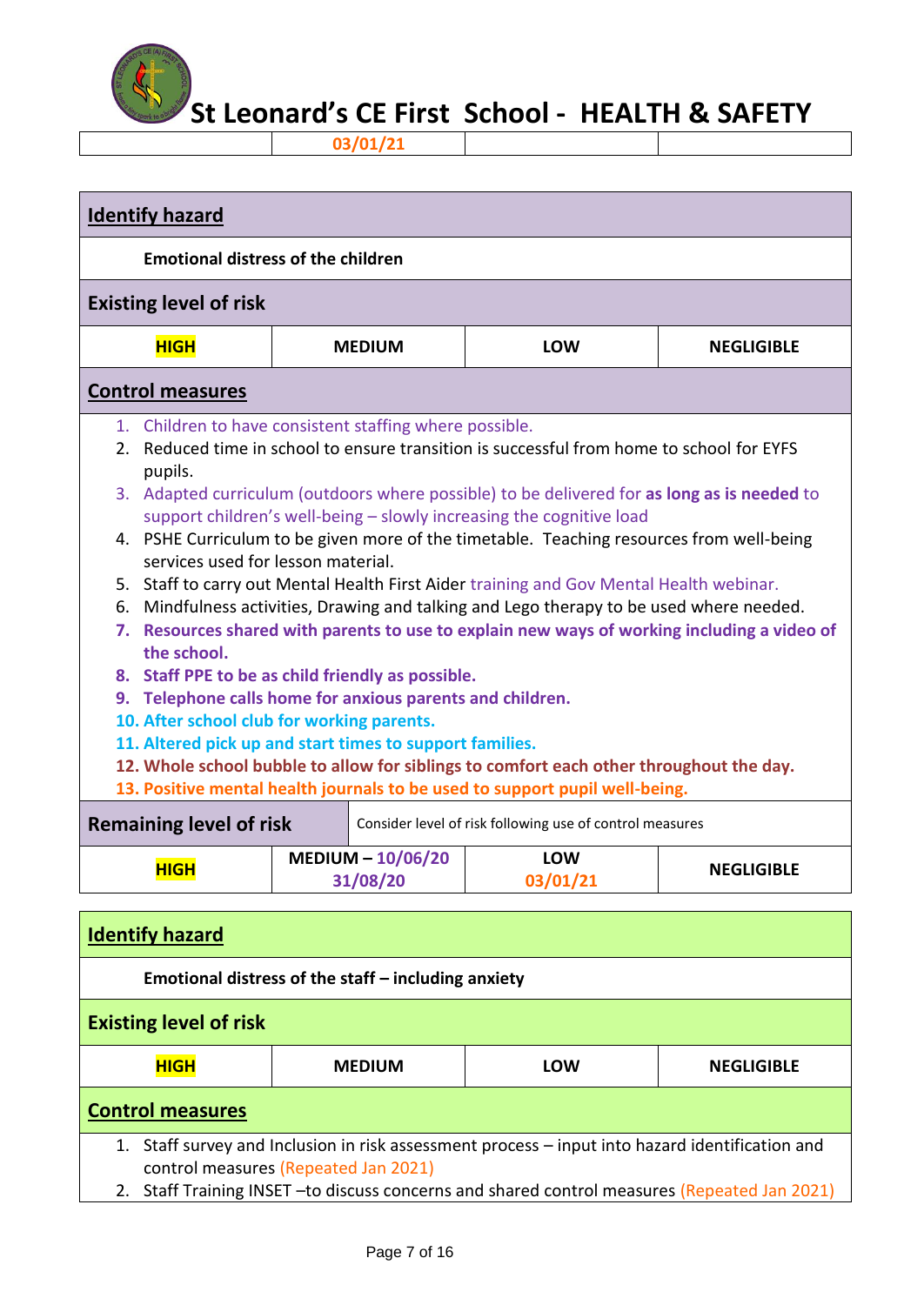

- 3. Sharing of support helplines HCC and others
- 4. Risk assessments reviewed after day one, week one and fortnightly after that this is flexible (reviewed monthly or after new guidance).
- 5. Separate risk assessment for the office area
- 6. Planned time for planning and preparation within the week.(additional time for this Jan 2021)
- 7. Vulnerable staff those subject to strict social distancing working in school with strict 2 metre distancing measures in place and PPE available to use.
- 8. Website to be used as a hub of resources to support well-being.
- 9. Weekly staff meeting to share Health and Safety concerns.
- 10. Remote Learning policy designed to reduce teacher workload when they are in school supporting isolating pupils.
- 11. Plans for remote learning to include provision for staff's own children where they are also remote learning using the school as a base of support.

| <b>Remaining level of risk</b> |  |                                                                                                 | Consider level of risk following use of control measures |                   |
|--------------------------------|--|-------------------------------------------------------------------------------------------------|----------------------------------------------------------|-------------------|
| <b>HIGH</b>                    |  | MEDIUM - 10/06/20<br>$03/01/21 -$ due to<br>increased infection<br>rates and union<br>guidance. | $LOW - 31/08/20$                                         | <b>NEGLIGIBLE</b> |

|    | <b>Identify hazard</b>                                                                                                                                                                                                                                                                       |               |                                                                                                                                                                      |                   |
|----|----------------------------------------------------------------------------------------------------------------------------------------------------------------------------------------------------------------------------------------------------------------------------------------------|---------------|----------------------------------------------------------------------------------------------------------------------------------------------------------------------|-------------------|
|    |                                                                                                                                                                                                                                                                                              |               | Risk of spreading virus due to close contact with children $-1:1$ and restraint (including<br>administering First Aid) resulting in direct transmission of the virus |                   |
|    | <b>Existing level of risk</b>                                                                                                                                                                                                                                                                |               |                                                                                                                                                                      |                   |
|    | <b>HIGH</b>                                                                                                                                                                                                                                                                                  | <b>MEDIUM</b> | <b>LOW</b>                                                                                                                                                           | <b>NEGLIGIBLE</b> |
|    | <b>Control measures</b>                                                                                                                                                                                                                                                                      |               |                                                                                                                                                                      |                   |
|    | 7 – Where necessary wear PPE                                                                                                                                                                                                                                                                 |               |                                                                                                                                                                      |                   |
| 1. |                                                                                                                                                                                                                                                                                              |               | Seek expert guidance from special schools re support for children with behaviour difficulties - that                                                                 |                   |
|    | might need restraint and display spitting, biting etc. Leading to individual risk assessments<br>Disposable masks available (all staff to wear masks, visors, gloves and disposable apron when<br>2.<br>carrying out first aid, cleaning duties or having contact with parents and visitors) |               |                                                                                                                                                                      |                   |
| 3. | Disposable aprons available                                                                                                                                                                                                                                                                  |               |                                                                                                                                                                      |                   |
| 4. | Extra gloves available                                                                                                                                                                                                                                                                       |               |                                                                                                                                                                      |                   |
| 5. | Visors also available if needed                                                                                                                                                                                                                                                              |               |                                                                                                                                                                      |                   |
| 6. | Staff allocated work uniform to wear, fresh uniform each day changed in school.                                                                                                                                                                                                              |               |                                                                                                                                                                      |                   |
| 7. | Reduced timetable / exclusion / inclusion considered if necessary if children are acting in a way staff<br>are put at risk                                                                                                                                                                   |               |                                                                                                                                                                      |                   |
|    | recommended"                                                                                                                                                                                                                                                                                 |               | Pls note the Government guidance states "Wearing face coverings or face masks is not                                                                                 |                   |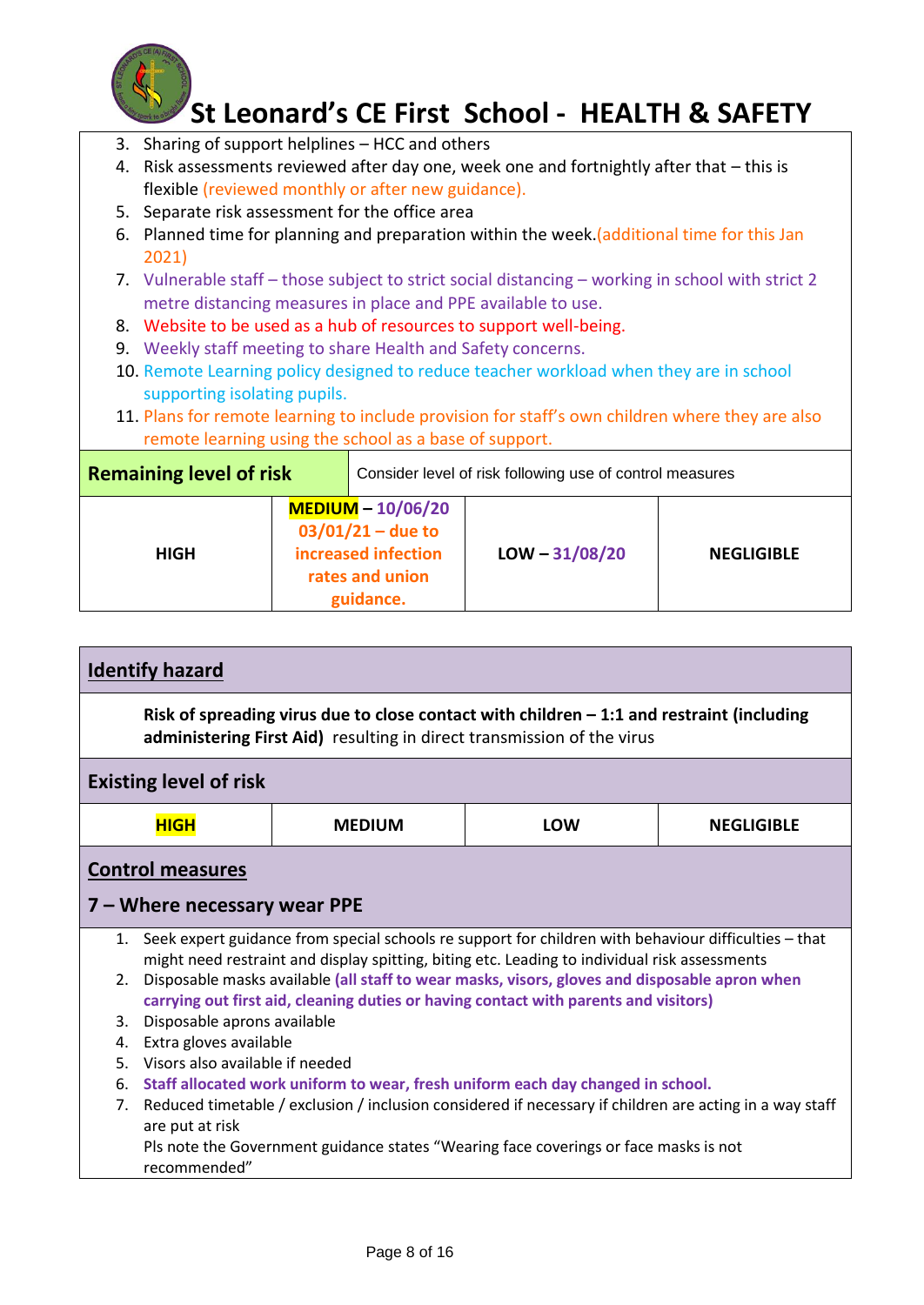

| <b>Remaining level of risk</b> |  |                                                                                            | Consider level of risk following use of control measures |                   |
|--------------------------------|--|--------------------------------------------------------------------------------------------|----------------------------------------------------------|-------------------|
| <b>HIGH</b>                    |  | $MEDIUM - 10/06/20$<br>$03/01/21 -$ due to<br>increase in infection<br>rate/close contact. | $LOW - 31/08/20$                                         | <b>NEGLIGIBLE</b> |

| <b>Identify hazard</b>                                                                                                                                                                                                                                                                                                                                                                                                                                                                                                                                                                                                                                                                                                                                                                                                                                                                                                                                                                                                                                                                                                                                                                                                                                                                                                                                          |  |                     |                                                                                             |                   |  |
|-----------------------------------------------------------------------------------------------------------------------------------------------------------------------------------------------------------------------------------------------------------------------------------------------------------------------------------------------------------------------------------------------------------------------------------------------------------------------------------------------------------------------------------------------------------------------------------------------------------------------------------------------------------------------------------------------------------------------------------------------------------------------------------------------------------------------------------------------------------------------------------------------------------------------------------------------------------------------------------------------------------------------------------------------------------------------------------------------------------------------------------------------------------------------------------------------------------------------------------------------------------------------------------------------------------------------------------------------------------------|--|---------------------|---------------------------------------------------------------------------------------------|-------------------|--|
|                                                                                                                                                                                                                                                                                                                                                                                                                                                                                                                                                                                                                                                                                                                                                                                                                                                                                                                                                                                                                                                                                                                                                                                                                                                                                                                                                                 |  |                     | Risk of spreading virus due to poor hygiene resulting in indirect transmission of the virus |                   |  |
| <b>Existing level of risk</b>                                                                                                                                                                                                                                                                                                                                                                                                                                                                                                                                                                                                                                                                                                                                                                                                                                                                                                                                                                                                                                                                                                                                                                                                                                                                                                                                   |  |                     |                                                                                             |                   |  |
| <b>HIGH</b>                                                                                                                                                                                                                                                                                                                                                                                                                                                                                                                                                                                                                                                                                                                                                                                                                                                                                                                                                                                                                                                                                                                                                                                                                                                                                                                                                     |  | <b>MEDIUM</b>       | LOW                                                                                         | <b>NEGLIGIBLE</b> |  |
| <b>Control measures</b><br><b>3-Cleaning of hands</b>                                                                                                                                                                                                                                                                                                                                                                                                                                                                                                                                                                                                                                                                                                                                                                                                                                                                                                                                                                                                                                                                                                                                                                                                                                                                                                           |  |                     |                                                                                             |                   |  |
|                                                                                                                                                                                                                                                                                                                                                                                                                                                                                                                                                                                                                                                                                                                                                                                                                                                                                                                                                                                                                                                                                                                                                                                                                                                                                                                                                                 |  |                     |                                                                                             |                   |  |
| <b>4-Respiratory Hygiene</b>                                                                                                                                                                                                                                                                                                                                                                                                                                                                                                                                                                                                                                                                                                                                                                                                                                                                                                                                                                                                                                                                                                                                                                                                                                                                                                                                    |  |                     |                                                                                             |                   |  |
| 5-Enhanced cleaning regime.                                                                                                                                                                                                                                                                                                                                                                                                                                                                                                                                                                                                                                                                                                                                                                                                                                                                                                                                                                                                                                                                                                                                                                                                                                                                                                                                     |  |                     |                                                                                             |                   |  |
| Hand gel dispenser inside classroom and all other rooms in the school.<br>1.<br>Hand gel order in large quantities<br>2.<br>Extra soap dispensers and re-fills in each classroom<br>3.<br>Children hand wash or hand gel on entry to school, before break, after break, before lunch, after<br>4.<br>lunch, leaving school, using the toilet and any time they cough or sneeze<br>Personal tissues to be available for each child, to be thrown away immediately when used. ('catch it,<br>5.<br>bin it, kill it' it motto)<br>Bin with lid to be available and emptied at lunchtime and end of the day or more often if needed.<br>6.<br>Washing hands posters replaced in all washing areas<br>7.<br>Reminders how to wash hands properly - videos and posters<br>8.<br>Procedure agreed for children to wash hands so thorough hand washing<br>9.<br>10. Doors around school to be propped open (unless Fire exits).<br>11. Windows to be opened for ventilation (to be done at break times when the children are out of the<br>room during cold winter weather).<br>12. Children to attend school in the uniform required for that day. Changing clothes in school only<br>needed for after school club children.<br>13. Daily and weekly cleaning regimes.<br>14. Additional hand washing portable stations to be used. Mop for spillages to be kept close |  |                     |                                                                                             |                   |  |
| <b>Remaining level of risk</b>                                                                                                                                                                                                                                                                                                                                                                                                                                                                                                                                                                                                                                                                                                                                                                                                                                                                                                                                                                                                                                                                                                                                                                                                                                                                                                                                  |  |                     | Consider level of risk following use of control measures<br>$LOW - 31/08/20$                |                   |  |
| <b>HIGH</b>                                                                                                                                                                                                                                                                                                                                                                                                                                                                                                                                                                                                                                                                                                                                                                                                                                                                                                                                                                                                                                                                                                                                                                                                                                                                                                                                                     |  | $MEDIUM - 10/06/20$ | $03/01/21$ - children<br>confident with<br>procedures.                                      | <b>NEGLIGIBLE</b> |  |

| <b>Identify hazard</b>                                                                    |
|-------------------------------------------------------------------------------------------|
| Risk of infection due to lack of cleaning resulting in indirect transmission of the virus |
| <b>Existing level of risk</b>                                                             |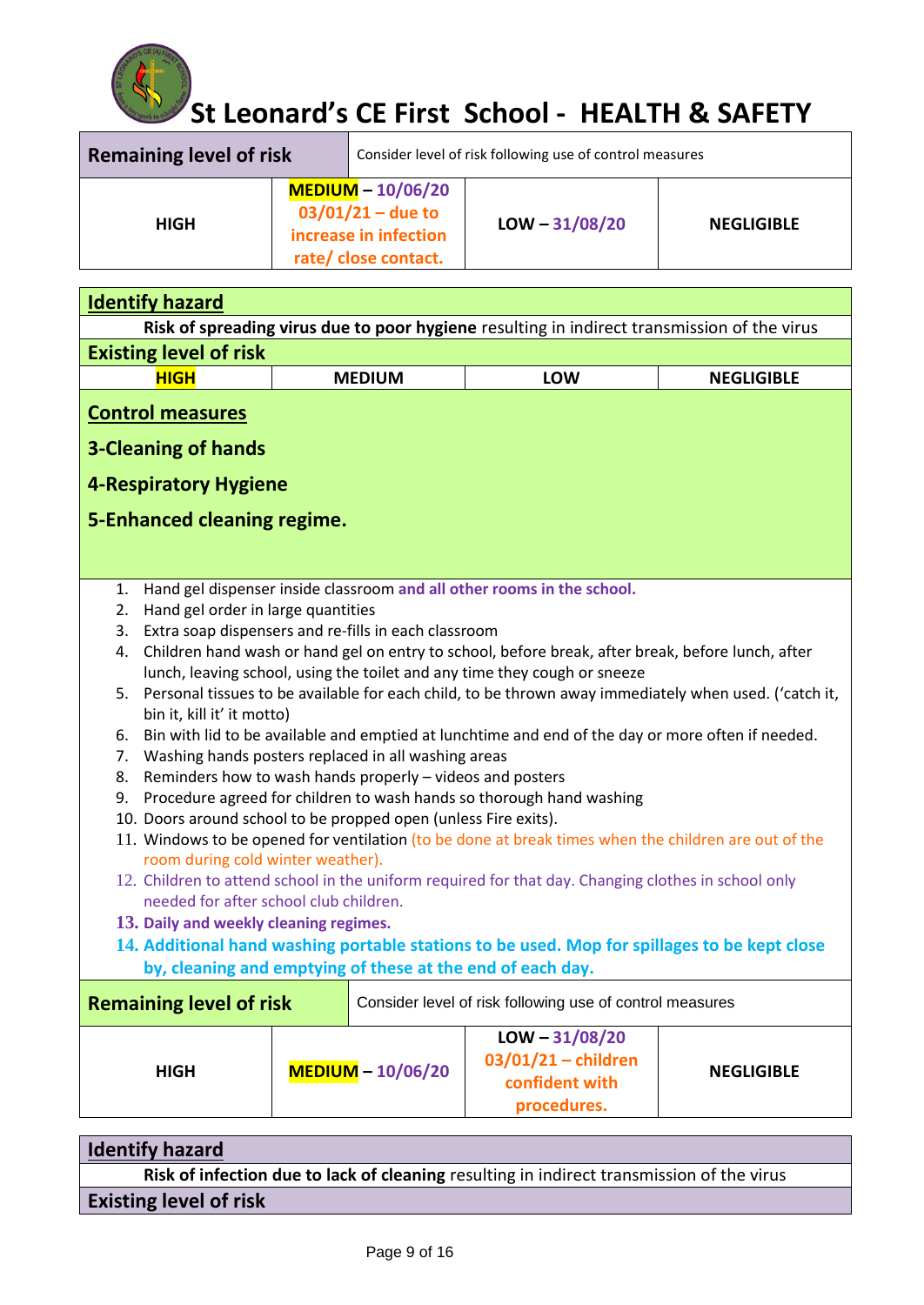

|    | St Leonard's CE First School - HEALTH & SAFETY                                      |  |                     |                                                                                                     |                   |  |  |
|----|-------------------------------------------------------------------------------------|--|---------------------|-----------------------------------------------------------------------------------------------------|-------------------|--|--|
|    | <b>HIGH</b>                                                                         |  | <b>MEDIUM</b>       | <b>LOW</b>                                                                                          | <b>NEGLIGIBLE</b> |  |  |
|    | <b>Control measures</b>                                                             |  |                     |                                                                                                     |                   |  |  |
|    | 5- Enhanced cleaning regime                                                         |  |                     |                                                                                                     |                   |  |  |
|    |                                                                                     |  |                     | 1. All surfaces, handles, shared equipment will be cleaned throughout the day at break times,       |                   |  |  |
|    |                                                                                     |  |                     | lunchtimes and afternoons by school staff using Milton. Toilets will be cleaned 3 times each day.   |                   |  |  |
|    | 2. PPE will be worn by all cleaning staff                                           |  |                     |                                                                                                     |                   |  |  |
| 3. |                                                                                     |  |                     | Some resources will be rotated and left to de-contaminate for 3 or 4 days after cleaning to reduce  |                   |  |  |
|    | the risk of indirect transmission                                                   |  |                     |                                                                                                     |                   |  |  |
|    |                                                                                     |  |                     | 4. EYFS resources will be cleaned daily and deep cleaned at the end of each week.                   |                   |  |  |
| 5. |                                                                                     |  |                     | Soft furnishings and soft / cloth toys will be removed from use in classrooms if they cannot be     |                   |  |  |
|    | cleaned effectively.                                                                |  |                     |                                                                                                     |                   |  |  |
| 6. | Deep cleaning of school at the end of each week.                                    |  |                     |                                                                                                     |                   |  |  |
|    |                                                                                     |  |                     | 7. No other staff will touch the equipment used by the cleaner. This will be labelled for their own |                   |  |  |
|    | use.                                                                                |  |                     |                                                                                                     |                   |  |  |
|    | 8. Plastic resources to be washed in the school dishwasher.                         |  |                     |                                                                                                     |                   |  |  |
|    | 9. Non removable fabric to be cleaned with upholstery/ carpet cleaner.              |  |                     |                                                                                                     |                   |  |  |
|    |                                                                                     |  |                     |                                                                                                     |                   |  |  |
|    | Remaining level of risk<br>Consider level of risk following use of control measures |  |                     |                                                                                                     |                   |  |  |
|    |                                                                                     |  |                     | $LOW - 31/08/20$                                                                                    |                   |  |  |
|    | <b>HIGH</b>                                                                         |  | $MEDIUM - 10/06/20$ | 03/01/21                                                                                            | <b>NEGLIGIBLE</b> |  |  |

| <b>Identify hazard</b>                                                                     |                                                                |                                                                                              |                   |  |
|--------------------------------------------------------------------------------------------|----------------------------------------------------------------|----------------------------------------------------------------------------------------------|-------------------|--|
| transmission of the virus                                                                  |                                                                | Risk of illness of vulnerable staff and family members through direct and indirect           |                   |  |
| <b>Existing level of risk</b>                                                              |                                                                |                                                                                              |                   |  |
| <b>HIGH</b>                                                                                | <b>MEDIUM</b>                                                  | <b>LOW</b>                                                                                   | <b>NEGLIGIBLE</b> |  |
| <b>Control measures</b><br>7 – Wear PPE when neccessary                                    |                                                                |                                                                                              |                   |  |
|                                                                                            |                                                                |                                                                                              |                   |  |
|                                                                                            |                                                                | 1. Those who are clinically extremely vulnerable can attend school and work with children or |                   |  |
|                                                                                            | adults adhering to this and other re-opening risk assessments. |                                                                                              |                   |  |
|                                                                                            |                                                                | 2. Staff should wear work uniform changed daily and should wear PPE when having contact      |                   |  |
|                                                                                            |                                                                | with parents or visitors and when carrying out 1-1 work for longer than a couple of minutes. |                   |  |
|                                                                                            | PPE for this purpose can be a visor or sneeze screen.          |                                                                                              |                   |  |
|                                                                                            |                                                                | 3. Staff are strongly advised to wear a visor or face mask within the classroom during this  |                   |  |
| period of increased infection.                                                             |                                                                |                                                                                              |                   |  |
| <b>Remaining level of risk</b><br>Consider level of risk following use of control measures |                                                                |                                                                                              |                   |  |
|                                                                                            | MEDIUM $-31/08/20$                                             |                                                                                              |                   |  |
| <b>HIGH</b>                                                                                | (Due to staff returning                                        | $LOW - 10/06/20$                                                                             |                   |  |
|                                                                                            | to school)                                                     |                                                                                              | <b>NEGLIGIBLE</b> |  |
|                                                                                            | 03/01/21                                                       |                                                                                              |                   |  |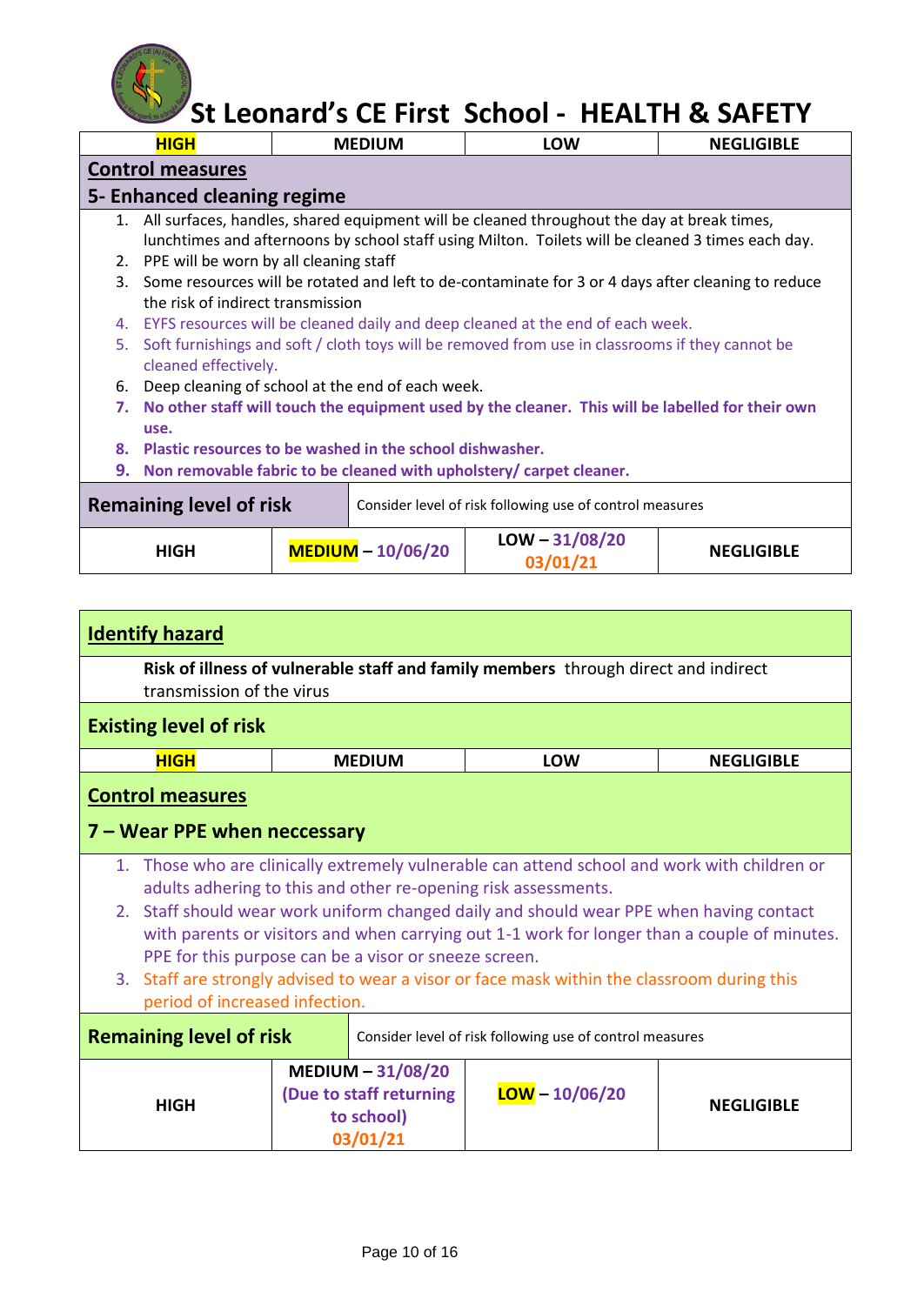

### **Identify hazard**

### **Emotional distress/ anxiety of parents**

| <b>Existing level of risk</b> |                                 |     |                   |
|-------------------------------|---------------------------------|-----|-------------------|
| <b>HIGH</b>                   | $MEDIUM - 31/08/20$<br>03/01/21 | LOW | <b>NEGLIGIBLE</b> |

#### **Control measures**

- 1. Parents to be consulted fully regarding plans to fully open the school.
- 2. Parents to be given as much information as possible regarding the measures taken to keep their children safe.
- 3. Make parents aware of attendance expectations, that they no longer have a choice and may not be fined for non-attendance.
- 4. Home/school agreement to be signed by parents to ensure they understand the risks to their children and their responsibilities in order to protect the school community.
- 5. Reassure parents that the home education provision will continue to go ahead should there be a further lockdown.
- 6. Website to be used as a hub for well-being support.
- **7. After school club for working parents.**
- 8. **Altered pick up and start times to support families.**
- 9. **Parents supported to prepare for remote learning at short notice.**

### **Identify hazard**

### **Risks of the use of alcohol-based hand gel (sanitiser)**

**Swallowing/ inhaling Slips on floors Skin irritation Allergic reaction**

| <b>Existing level of risk</b> |          |                          |                   |
|-------------------------------|----------|--------------------------|-------------------|
| <b>HIGH</b>                   | MEDIUM – | LOW- 24/9/20<br>03/01/21 | <b>NEGLIGIBLE</b> |

|           | <b>Control measures</b>                                       |  |  |  |  |
|-----------|---------------------------------------------------------------|--|--|--|--|
| $\bullet$ | Sanitiser stations supervised by school staff.                |  |  |  |  |
| $\bullet$ | Visitor signage to apply hand gel before entering the school. |  |  |  |  |
| $\bullet$ | Additional hand gel stations in the hall.                     |  |  |  |  |
| $\bullet$ | Pupils instructed to use one blob only and massage until dry. |  |  |  |  |
| $\bullet$ | Pupils instructed not to put their hands in their mouths.     |  |  |  |  |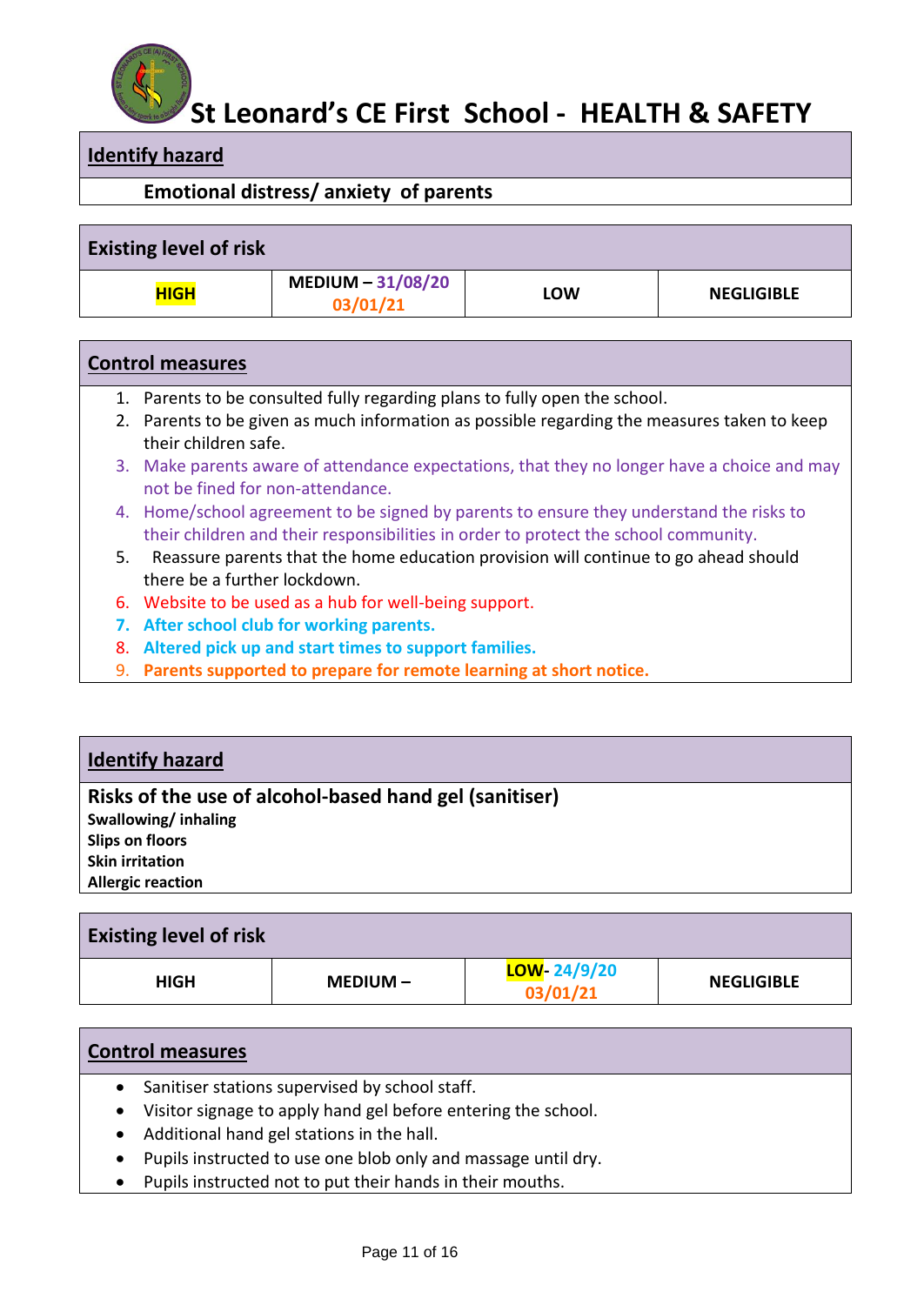

- Notices next to all hand gel stations
- First aiders alerted to remedial actions if a child swallows gel.
- Incidents and near misses to be reported.
- School to have a supply of individual eye wash solutions.
- Paper towels located near to hand sanitiser to allow prompt clean up of spillages.
- Parents told not to let their children bring their own hand sanitiser to school.

### **Identify hazard**

**Early Years Foundation Stage – Contamination of resources leading to COVID-19 transmission** 

| <b>Existing level of risk</b> |               |                    |                   |
|-------------------------------|---------------|--------------------|-------------------|
| HIGH                          | <b>MEDIUM</b> | $LOW - 25/09/2020$ | <b>NEGLIGIBLE</b> |
|                               |               |                    |                   |

### **Control measures**

- EYFS cleaning regime established
- Finish time of 3pm to allow staff time to carry out cleaning regime
- Education of children around only using resources which have been cleaned.
- Rules of no toys in mouths.
- No shared messy play activities each child to have their own washing up bowl for this.
- Reading area is a surface that can be cleaned easily (bath)
- Water tray is soapy water with antibacterial soap, changed daily and deep cleaned weekly.
- Toys are washed in nets in the dishwasher
- Any soft toys or furnishings used are washed in the washing machine on a hot wash.
- Hand washing/ sanitiser is encouraged between transition of activities.

#### **Identify hazard**

**Music lessons with peripatetic teacher – Risk of transmission of COVID-19 via singing, use of instruments and visiting teacher**

| <b>Existing level of risk</b> |               |                    |                   |
|-------------------------------|---------------|--------------------|-------------------|
| HIGH                          | <b>MEDIUM</b> | $LOW - 25/09/2020$ | <b>NEGLIGIBLE</b> |

| <b>Control measures</b> |                                                                                                                                                |  |  |
|-------------------------|------------------------------------------------------------------------------------------------------------------------------------------------|--|--|
|                         | • Hall area to be used for the teaching of music to increase ventilation and to keep<br>visiting teacher separate from the rest of the school. |  |  |
|                         | • Hall windows and doors to be opened to increase ventilation.                                                                                 |  |  |
|                         | Teacher to use laptop and projector in hall for lessons which will be cleaned by her                                                           |  |  |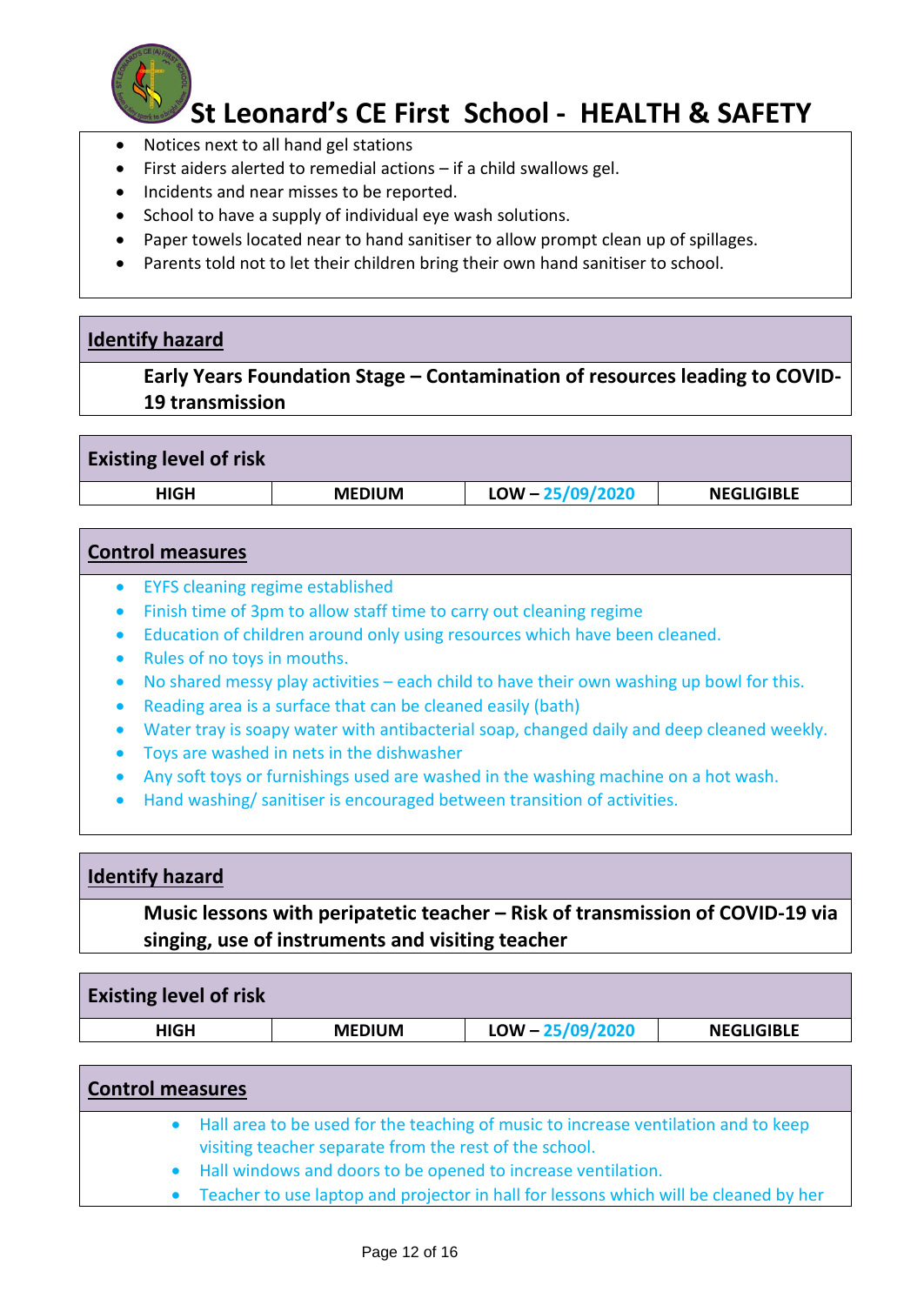

#### after use.

- Visiting teacher to use portable handwashing station in the hall so that children do not have to enter and exit to wash their hands regularly.
- Visiting teacher to be given cleaning supplies of Milton spray and clean cloth on entry to school to use to clean as they go.
- Visiting teacher to be given a walkie talkie for communication with other staff.
- Children to bring their individual stationary bags and chairs into the hall with them from their classroom.
- Storage for guitars to be improved to prevent cross contamination. Guitars to be stored on racks.
- Visiting to wash hands in between tuning guitars.
- Children to learn how to clean their own guitar.
- Singing to be done in line with risk assessment from the music service (quiet chanting, short bursts of singing spaced 3m apart and outdoor singing where possible).
- Visiting teacher will clean in between groups although will only be teaching children in the same bubble.
- EYFS to be taught music by their class teacher.
- A limited selection of instruments that can easily be washed to be used (e.g recorders, ocarinas, triangles).

### **Identify hazard**

**PE lessons with sports coaches– Risk of transmission of COVID-19 via use of equipment and visiting teacher**

| <b>Existing level of risk</b> |               |                    |                   |
|-------------------------------|---------------|--------------------|-------------------|
| <b>HIGH</b>                   | <b>MEDIUM</b> | $LOW - 25/09/2020$ | <b>NEGLIGIBLE</b> |
|                               |               |                    |                   |

#### **Control measures**

- Visiting coach to wear a mask when in contact with vulnerable staff.
- Visiting coach to attend school in clean uniform if they have come from another school.
- Consistent coach to be provided by ASM sports company.
- Sports equipment is cleaned meticulously in between bubble groups.
- PE lessons take place outdoors where the weather is suitable.
- All children come to school in PE kit on PE days to prevent changing clothing in school.
- All pupils come in warm clothing suitable for outdoors.
- Where the hall is used, activities are altered accordingly.
- All windows and doors are opened in the hall to promote ventilation.
- Activities with less risk to be taught at the start of the year, gymnastics on hold currently.
- Physical distancing within lessons is encouraged.
- Contact sports are to be avoided at this time.
- Emphasis on skills and personal fitness in PE lessons.
- Children to wash their hands before and after PE lessons.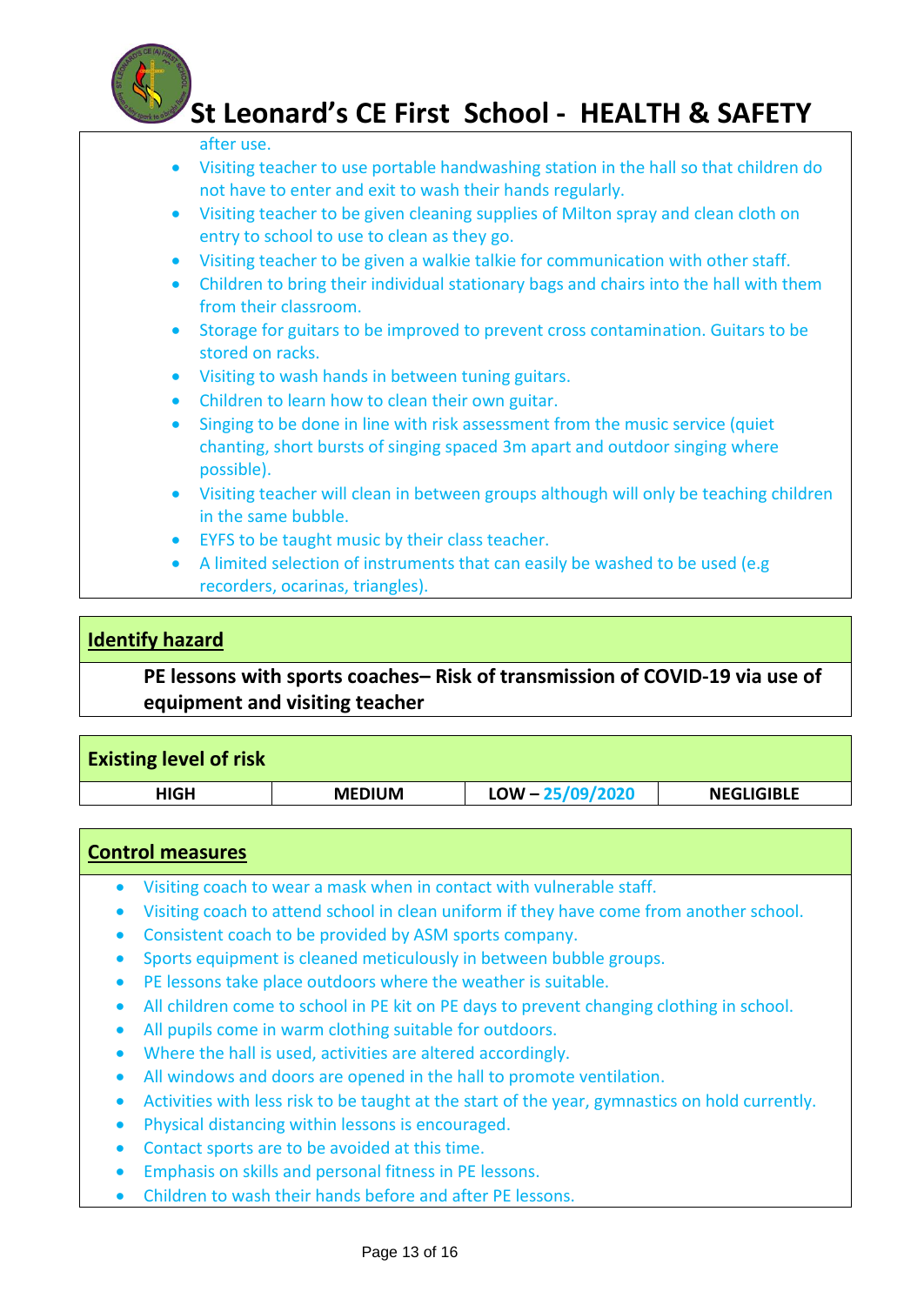

**Identify hazard**

| Children/ staff showing symptoms in school                                                                                                                                                                                                                                                                                                                                                                                                                                                                                                                                                                                                                                                                                                                                                                                                                                                                                                                                                                                                                                                    |                                                                                                                                                                                                                                                                                                                                                                                                                                                                                                                                                                                                                                                                                                                                                                                                                                                                                                                                                                                                                                                                                                                                                                                                                                                                                                                                                                                                                                                                                                                                                                                                                                                                                                                                            |                                                                                                                                                                                                                                                                                                                                                                                                                                                                                     |                   |  |  |  |
|-----------------------------------------------------------------------------------------------------------------------------------------------------------------------------------------------------------------------------------------------------------------------------------------------------------------------------------------------------------------------------------------------------------------------------------------------------------------------------------------------------------------------------------------------------------------------------------------------------------------------------------------------------------------------------------------------------------------------------------------------------------------------------------------------------------------------------------------------------------------------------------------------------------------------------------------------------------------------------------------------------------------------------------------------------------------------------------------------|--------------------------------------------------------------------------------------------------------------------------------------------------------------------------------------------------------------------------------------------------------------------------------------------------------------------------------------------------------------------------------------------------------------------------------------------------------------------------------------------------------------------------------------------------------------------------------------------------------------------------------------------------------------------------------------------------------------------------------------------------------------------------------------------------------------------------------------------------------------------------------------------------------------------------------------------------------------------------------------------------------------------------------------------------------------------------------------------------------------------------------------------------------------------------------------------------------------------------------------------------------------------------------------------------------------------------------------------------------------------------------------------------------------------------------------------------------------------------------------------------------------------------------------------------------------------------------------------------------------------------------------------------------------------------------------------------------------------------------------------|-------------------------------------------------------------------------------------------------------------------------------------------------------------------------------------------------------------------------------------------------------------------------------------------------------------------------------------------------------------------------------------------------------------------------------------------------------------------------------------|-------------------|--|--|--|
|                                                                                                                                                                                                                                                                                                                                                                                                                                                                                                                                                                                                                                                                                                                                                                                                                                                                                                                                                                                                                                                                                               |                                                                                                                                                                                                                                                                                                                                                                                                                                                                                                                                                                                                                                                                                                                                                                                                                                                                                                                                                                                                                                                                                                                                                                                                                                                                                                                                                                                                                                                                                                                                                                                                                                                                                                                                            |                                                                                                                                                                                                                                                                                                                                                                                                                                                                                     |                   |  |  |  |
| <b>Existing level of risk</b>                                                                                                                                                                                                                                                                                                                                                                                                                                                                                                                                                                                                                                                                                                                                                                                                                                                                                                                                                                                                                                                                 |                                                                                                                                                                                                                                                                                                                                                                                                                                                                                                                                                                                                                                                                                                                                                                                                                                                                                                                                                                                                                                                                                                                                                                                                                                                                                                                                                                                                                                                                                                                                                                                                                                                                                                                                            |                                                                                                                                                                                                                                                                                                                                                                                                                                                                                     |                   |  |  |  |
| <b>HIGH</b>                                                                                                                                                                                                                                                                                                                                                                                                                                                                                                                                                                                                                                                                                                                                                                                                                                                                                                                                                                                                                                                                                   | <b>MEDIUM</b>                                                                                                                                                                                                                                                                                                                                                                                                                                                                                                                                                                                                                                                                                                                                                                                                                                                                                                                                                                                                                                                                                                                                                                                                                                                                                                                                                                                                                                                                                                                                                                                                                                                                                                                              | <b>LOW</b>                                                                                                                                                                                                                                                                                                                                                                                                                                                                          | <b>NEGLIGIBLE</b> |  |  |  |
| <b>Control measures</b><br>5 – Enhanced cleaning regime                                                                                                                                                                                                                                                                                                                                                                                                                                                                                                                                                                                                                                                                                                                                                                                                                                                                                                                                                                                                                                       | 1 – Minimise contact with individuals who are unwell.                                                                                                                                                                                                                                                                                                                                                                                                                                                                                                                                                                                                                                                                                                                                                                                                                                                                                                                                                                                                                                                                                                                                                                                                                                                                                                                                                                                                                                                                                                                                                                                                                                                                                      |                                                                                                                                                                                                                                                                                                                                                                                                                                                                                     |                   |  |  |  |
| 7 – Where necessary wear PPE                                                                                                                                                                                                                                                                                                                                                                                                                                                                                                                                                                                                                                                                                                                                                                                                                                                                                                                                                                                                                                                                  |                                                                                                                                                                                                                                                                                                                                                                                                                                                                                                                                                                                                                                                                                                                                                                                                                                                                                                                                                                                                                                                                                                                                                                                                                                                                                                                                                                                                                                                                                                                                                                                                                                                                                                                                            |                                                                                                                                                                                                                                                                                                                                                                                                                                                                                     |                   |  |  |  |
|                                                                                                                                                                                                                                                                                                                                                                                                                                                                                                                                                                                                                                                                                                                                                                                                                                                                                                                                                                                                                                                                                               | 8-10 - Manage a confirmed case of COVID-19                                                                                                                                                                                                                                                                                                                                                                                                                                                                                                                                                                                                                                                                                                                                                                                                                                                                                                                                                                                                                                                                                                                                                                                                                                                                                                                                                                                                                                                                                                                                                                                                                                                                                                 |                                                                                                                                                                                                                                                                                                                                                                                                                                                                                     |                   |  |  |  |
| positive case be confirmed.<br>What to do if an individual becomes unwell with COVID-19 symp<br>FravenSen Massure 1 - Minimise contact with individuals who are unwell.<br>Jodated = 5 * Jan 2021 using Government Guidance 50° Dec 2020 and Staffs H and 5 *<br>One leader is linearness compatible in the<br>A high temperature (Hatterbetauche<br>Call parent to collect child<br>Executes Joseph League, Subble<br>$\mathbf{o} \circ \mathbf{e}$<br>When the shild is selected by their set<br>.<br>2019. De la Cathrea de Leo Bernardo de<br>2019. De la Cathrea de Leo Bernardo<br><b>DECIMENTAL</b><br>d isolate for at locat 10 days<br>AND LIGHTER AND RESIDENCE IN A REPORT OF REAL<br>344 255 3560 (aption 0 apt)<br>neus ples og uk/Tskelbuney sept/Suney/D-n410.97m2<br>Local Authority (Council's Coulo-29 Local Cultimate Co-ord<br>atafford anive gov.uk/ Coro nextrus/Professions Siteter rai/Professional-referra Movro a app. 1<br><b>Selfa any uk</b><br>the covid feat result<br>leating for 10 days<br>affiliation for 10 days<br>rom fine day of<br><b>Maak ameter</b> | Flowcharts of actions below will be followed should an individual become ill in school or a<br>Temperatures of staff and children will be taken on arrival. A temperature of 37.8 or<br>higher will result in the individual being sent home.<br>what to do to contain a possible outbreak<br>nua is se si comune a familia a confirmad que of communica.<br>Isóalad -9 Sen 2021 valor Geographia, Geographia 2001 Del 2020<br>Saff or Fupil with a positive<br>COVID-19 To:<br>÷<br>Office/ Hostitzather to<br>Share record of individual's<br>Contact Local Holth Protection<br>contacts.<br>Truck and truck and fel<br>±<br>and home from school and<br>Clean contact month<br>edividuals who have been in 'elex<br>sentast' with the individual to isoli<br>for 10 days since the last contast<br>Classablemad.co.be.alsoad<br>on to face modert with<br>mate oralin to skin<br>Sample of 1-2 mates<br>with that individual.<br>more than 15 minutes.<br>template letter will be previded by<br><b>Inclination</b><br>class the door placing a"<br>heck and trace. Keep records of<br>en nóviduás should roum to<br>2014.04.440.00000.0000.0000<br>$\bullet$ $\circ$<br><b>buen.Louisi</b><br>thy dign to be placed<br>ndividuals to get a COVID-19 To<br>When the COVID Test result is received<br>above the vehicle<br><b><i><u>Americanis</u></i></b><br>plate for at least 10 days<br>lem the snad of symptoms<br>Nosi, al. codcoco, biofasuat<br>for 10 days from when the<br>non finition automotive<br>lease contact the school for advice<br>school.<br>ndiridusi should remain in ledation for the full 22 day<br>wriod 11 days 216 have a propiantal resume at members<br>Mebile bating unit may be diseablhad to<br>school. | Track and Trace will not<br>saca these contacts who<br>will then be misst to self.<br>ousehold mombes only<br>ed to isolate if symptom<br>odce within the cost<br>ndividuals altouid romain in isolation?<br>the full 10 day poted if they still have<br>syngtons.<br>School will only rea<br>na le bate sit ta fluen test subgen<br>aslatism ponod.<br>Houschold mombos can return to scho<br>whereas again within 14 days<br>Leger groups of children<br>To include $\frac{1}{2}$ |                   |  |  |  |

| <b>Remaining level of risk</b> |  |                                                                 | Consider level of risk following use of control measures |     |                   |
|--------------------------------|--|-----------------------------------------------------------------|----------------------------------------------------------|-----|-------------------|
| <b>HIGH</b>                    |  | <b>MEDIUM</b><br><b>Review 10/06/20</b><br>31/08/20<br>03/01/21 |                                                          | LOW | <b>NEGLIGIBLE</b> |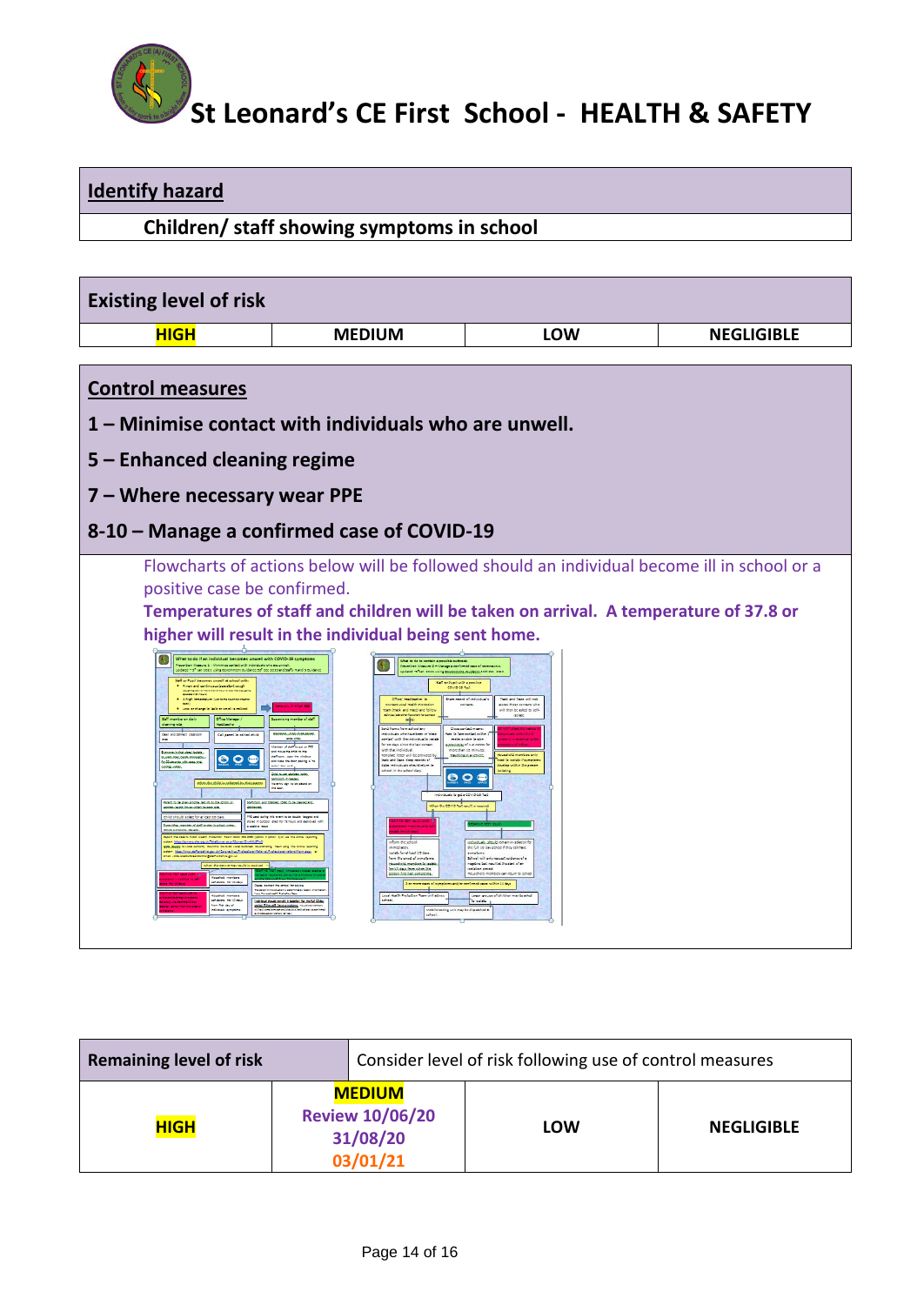

| <b>OVERALL level of risk</b> |                                                       | Consider level of risk following use of control measures |                              |                   |
|------------------------------|-------------------------------------------------------|----------------------------------------------------------|------------------------------|-------------------|
| <b>HIGH</b>                  | <b>MEDIUM</b><br><b>Review - 10/06/20</b><br>03/01/21 |                                                          | $LOW - 31/08/20$<br>04/09/20 | <b>NEGLIGIBLE</b> |
| <b>Assessor's comments</b>   |                                                       |                                                          |                              |                   |

After implementation of all the procedures and modelling of rules for staff, parents and children to follow in the Autumn Term , the risk was reduced to a low risk. With the increased infection rate across the whole country and the fact that the school is in Tier 4 means that the risk is now higher. With union advice to teachers being to work from home teachers will be asked to express their preference. If teachers remain in school they will be expected to adhere to the health and Safety measures strictly and be advised to wear a face covering.

The risk of emotional stress and anxiety caused to pupils, staff and parents of this new and strange environment they will be working remains a 'medium' risk for some of our school community. We anticipate although this risk has lessened as they have been supported through the measures we put into place the growing infection rates are increasing it. The majority of our staff and pupils returned to school during partial opening and are now more used to the new way of working and will be ready to revert to more strict measures on this January return.

We have reduced risks to our staff by providing them with uniform and PPE which pupils are now used to them wearing when needed.

They are expected to wear this when having close contact with a pupil for longer than 10 minutes or 5 minutes if the member of staff is considered vulnerable.

Parents wearing face coverings is now an expected culture within the school which is greatly reducing the risks on arrival and collection.

The school now has a focus on building a strong culture of hygiene and protecting each other's safety which will keep the risk of transmission of COVID-19 low.

Any symptoms or positive cases of COVID will be rigorously managed using clear flowcharts produced by the school to ensure that any cases do not spread.

| <b>Name of assessor</b>   | <b>Signature of assessor</b> | <b>Date</b>      |
|---------------------------|------------------------------|------------------|
| <b>Mrs Kelly Stanesby</b> | K.Stanesby                   | 3rd January 2021 |

|                                | $13^{th}$ May 2020<br>10 <sup>th</sup> June 2020 |
|--------------------------------|--------------------------------------------------|
| <b>Risk assessment reviews</b> | 31 <sup>st</sup> August 2020                     |
|                                | $4th$ Sep 2020                                   |
|                                | 24th Sep 2020                                    |